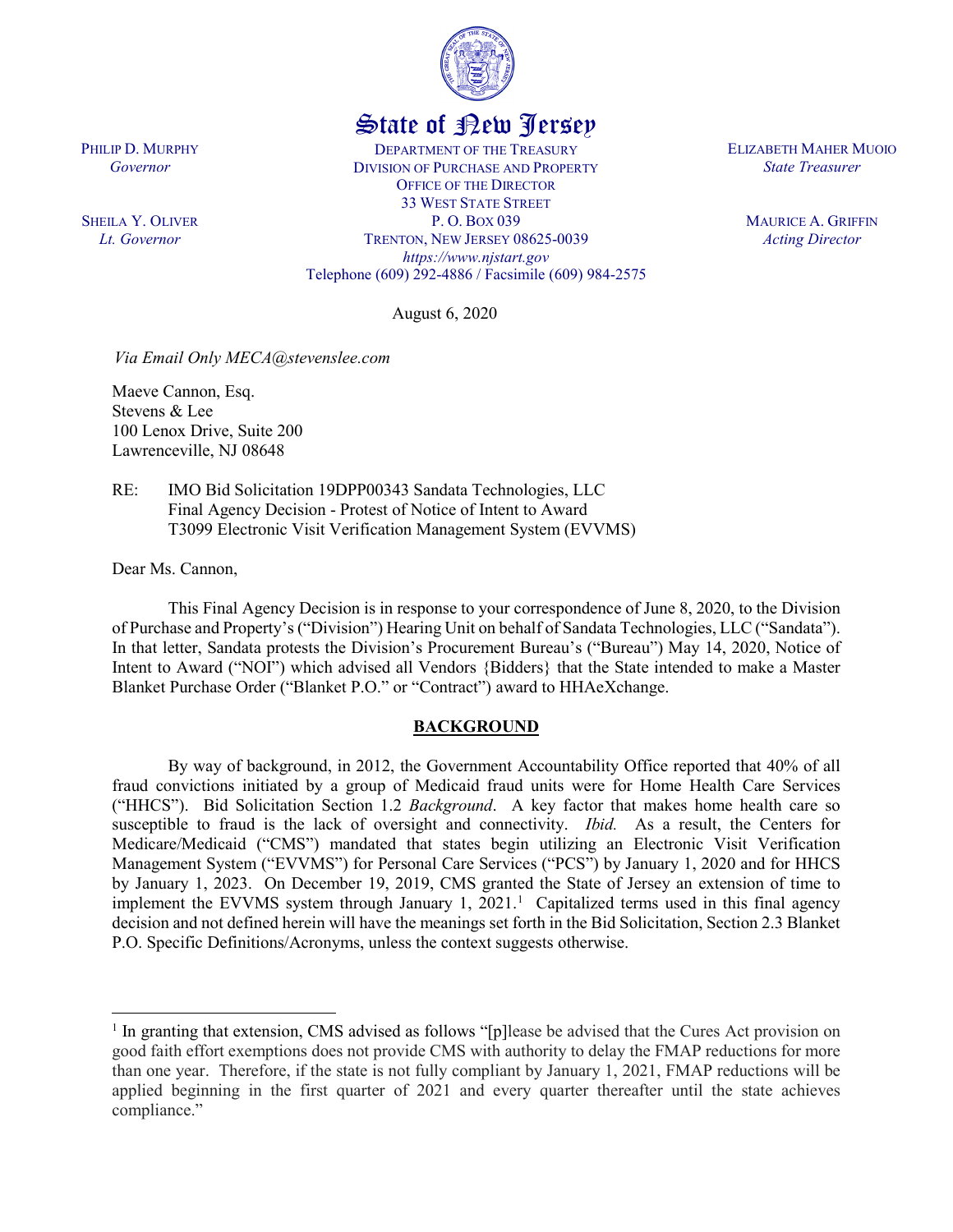Sandata Technologies, LLC Bid Solicitation #19DPP00343 Page 2 of 20

The EVVMS will be a software platform where Medicaid Payers, Managed Care Organizations ("MCOs"), and their contracted network of Health Care Providers communicate. *Ibid.* The purpose of the EVVMS is to verify home health care visits to ensure patients are not neglected and to reduce fraudulently documented home visits. *Ibid.* Health Care Providers can record visits using the Beneficiary's home phone, a Forward Operating Base ("FOB") device, or a Global Positioning System ("GPS") mobile application. *Ibid.* EVVMS provides real-time visibility into visit confirmation and Health Care Provider compliance, enhances care coordination, streamlines the billing process, and provides an audit trail of all communication between the Medicaid Payer, MCOs, and Health Care Providers. *Ibid.*

On January 14, 2019 the Bureau issued Bid Solicitation #19DPP00343 - T3099 Electronic Visit Verification Management System ("Bid Solicitation") on behalf of the Department of Human Services ("DHS"), Division of Medical Assistance and Health Services ("DMAHS"). Bid Solicitation Section 1.1 *Purpose and Intent*. The purpose of the Bid Solicitation was to solicit Quotes from qualified Vendors {Bidders} to provide a centralized web-based EVVMS for Personal Care Services and Home Health Care Services to prevent inappropriate billing/payment, safeguard against fraud, improve program oversight, and enhance quality of services. *Ibid.* The Bid Solicitation noted that many healthcare providers have already implemented their own EVVMS; and therefore, the State sought a Vendor {Bidder} to develop a vendor hosted application to serve as the State's EVVMS, with the additional capacity to act as a "data aggregator" to combine EVVMS data from multiple EVVMS platforms.

Potential Vendors {Bidders} were permitted to submit questions regarding the Bid Solicitation and the State of New Jersey Standard Terms and Conditions through February 8, 2019. The Division received 162 questions from potential Vendors {Bidders}. On May 24, 2019 the Bureau posted answers to the questions received and issued a revised Bid Solicitation. On June 20, 2019, the Division's Proposal Review Unit opened eleven Quotes received in response to the Bid Solicitation. Quotes were received from the following Vendors {Bidders}:

- 1. Conduent State and Local Solutions
- 2. Ernst & Young LLP
- 3. First Data Government Solutions
- 4. HealthStar LLC
- 5. HHAeXchange
- 6. MediSked LLC
- 7. Optum Government Solutions ("Optum")
- 8. Prime Care Technologies
- 9. Public Consulting Group Inc. ("PCG")
- 10. Sandata Technologies ("Sandata")
- 11. SinqTechnologies

 $\overline{a}$ 

After conducting its initial review of the Quotes for compliance with the mandatory requirements for Quote submission, the Division's Proposal Review Unit issued a Notice of Proposal Rejection to SinqTechnologies. [2](#page-1-0)

The remaining Quotes were forwarded to the Bureau and the Evaluation Committee for review and evaluation consistent with the requirements of Bid Solicitation Section 6.7 *Evaluation Criteria*. It is the State's intent to award one Contract to the responsible Vendor {Bidder} whose Quote, conforming to the

<span id="page-1-0"></span><sup>2</sup> SinqTechnologies' Quote was rejected for failing to submit the *Ownership Disclosure Form* or pricing information with its Quote. On June 25, 2019, SinqTechnologies submitted a protest to the Division. On June 27, 2019 the Division's Hearing Unit issued a final agency decision upholding the Notice of Proposal Rejection.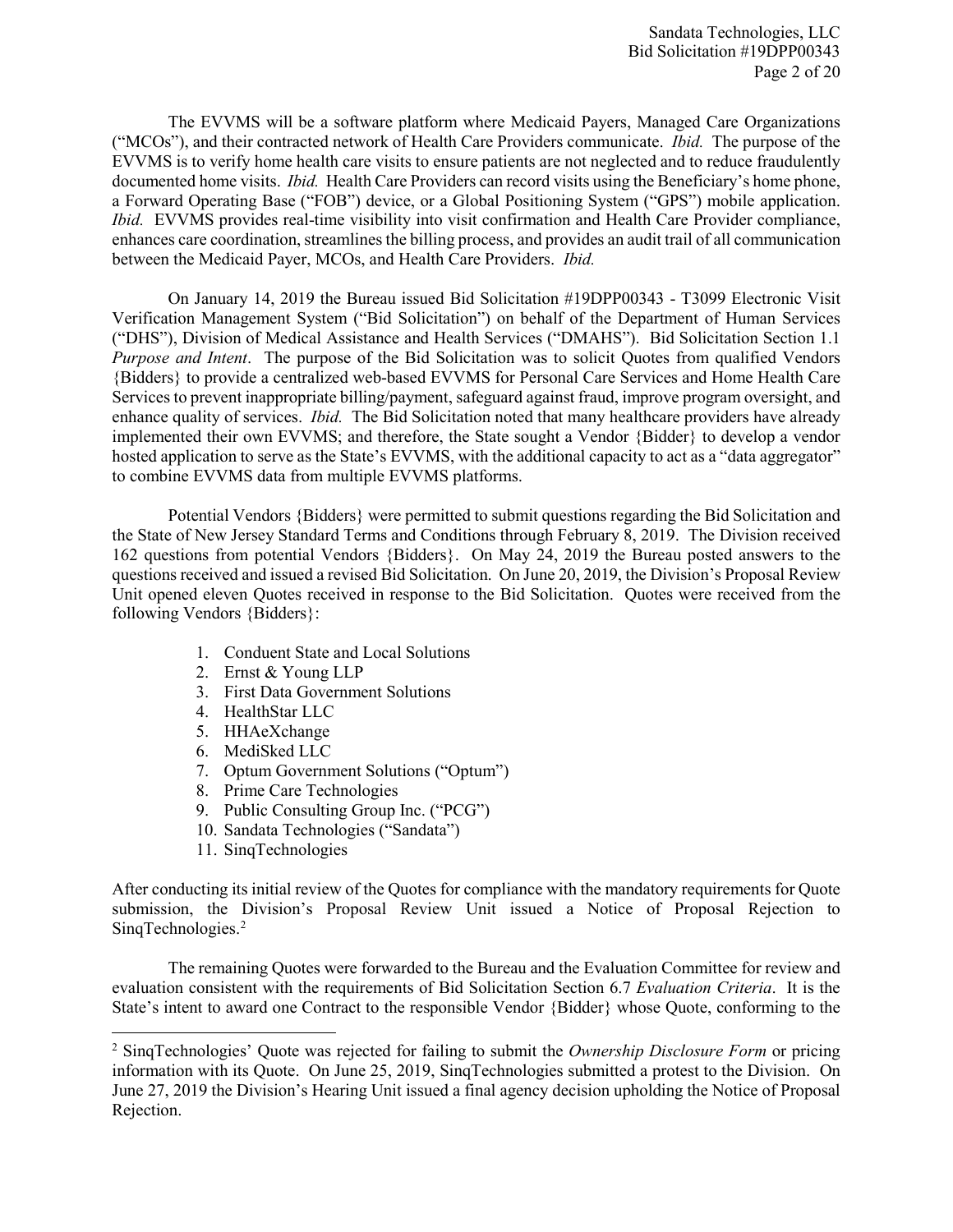Bid Solicitation is most advantageous to the State, price and other factors considered. *Ibid.* Bid Solicitation Section 1.1 *Purpose and Intent*.

The record of this procurement reveals that Sandata's Quote was reviewed, evaluated and scored by the Evaluation Committee and that the determination that the submitted Quote was non-responsive was made on April 6, 2020. The Evaluation Committee also deemed the Quote submitted by First Data Government Solutions to be non‐responsive to the requirements of the Bid Solicitation because First Data took exception certain terms and condition of the Bid Solicitation and proposed alternative language.

On May 5, 2020, the Evaluation Committee completed its report which summarized the review and evaluation of the Quotes received in accordance with the criteria identified in Bid Solicitation Section 6.7 *Evaluation Criteria*. On May 7, 2020, consistent with the recommendation of the Evaluation Committee, the Bureau completed its Recommendation Report which recommended a Contract award to HHAeXchange. On May 14, 2020 the Bureau issued the NOI advising that it was the Division's intent to award a Contract to HHAeXchange.<sup>[3](#page-2-0)</sup>

With respect to the Quote submitted by Sandata, the Evaluation Committee Report and the Recommendation Report both state, "Sandata was deemed non-responsive because [it] included language that the Bureau determined to be material deviations from the terms and requirements of the Bid Solicitation." *See* Evaluation Committee Report p. 5; Recommendation Report p, 2. After the issuance of the NOI, Sandata made a document and information request to the Bureau. In response to the documents Sandata received, it raised additional questions to the Bureau on May 18, 2020. On May 21, 2020, the Bureau responded to Sandata's questions.

On June 8, 2020, Sandata submitted a protest to the Division's Hearing Unit. By way of summary, in the protest Sandata alleges that (1) the pricing evaluation model utilized by the Bureau to review the Vendors {Bidders} Quote pricing was a departure from the pricing evaluation identified in the Bid Solicitation and resulted in an improper evaluation of the submitted Quote pricing; and, (2) the Bureau erroneously rejected Sandata's Quote as non-responsive, while ignoring the material deviations contained in other Quotes.

Additionally, Sandata requests the opportunity for an in-person presentation as permitted by N.J.A.C. 17:12-3.3(b)(1)(iii). With respect to Sandata's request for an in-person presentation to challenge the intended Contract award, pursuant to N.J.A.C. 17:12-3.3(e), "[t]he Director has sole discretion to determine if an in-person presentation by the protester is necessary to reach an informed decision on the matter(s) of the protest. In-person presentations are fact-finding for the benefit of the Director." Further, "[i]n cases where no in-person presentation is held, such review of the written record shall, in and of itself, constitute an informal hearing." N.J.A.C. 17:12-3.3(d). I have reviewed the record of this procurement, including the Bid Solicitation, the Quotes received, the Evaluation Committee Report, the Bureau's Recommendation Report, the relevant statutes, regulations, case law, and the protest submitted by Sandata. The issues raised in Sandata's protest were sufficiently clear such that a review of the record of this

l

<span id="page-2-0"></span><sup>&</sup>lt;sup>3</sup> On May 21, 2020, Sandata requested a five day extension of time to file a protest. In support of the request, Sandata noted that there was a delay in it receiving the voluminous records comprising the record of this matter. The Division acknowledged that because of constraints while working from home, there was a short delay in responding to Sandata's several requests for documents and information and therefore, a short extension to the protest period was appropriate. However, in reviewing Sandata's request, it became apparent that the Bureau had inadvertently not sent the Notice of Intent to Award to SinqTechnologies. The Division's governing regulations mandate that Notice of Intent to Award be issued to all participating bidders. N.J.A.C. 17:12-2.7(h). Accordingly, the Bureau was required to issue an NOI to SinqTechnologies and extended the protest period through June 8, 2020.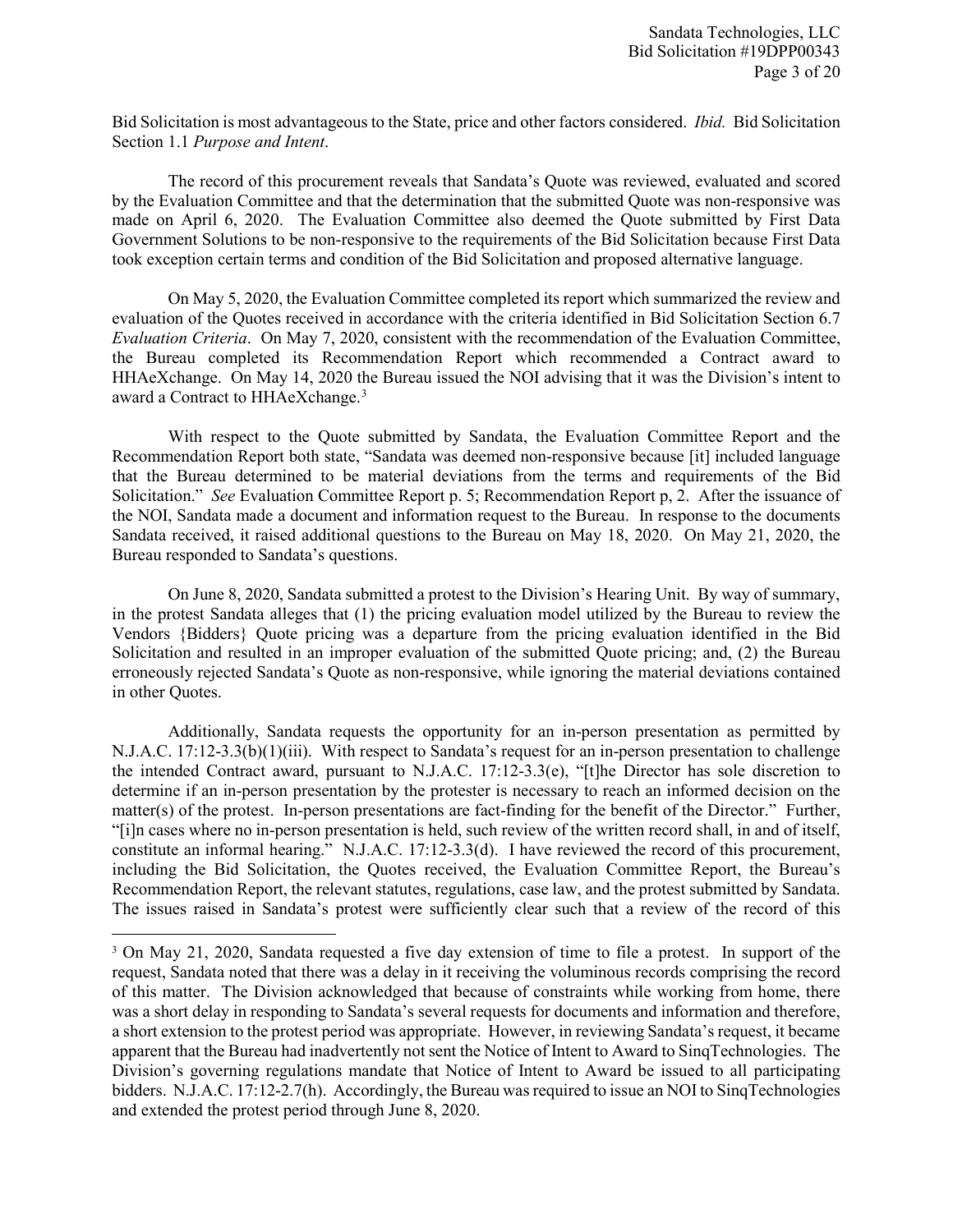procurement has provided me with the information necessary to determine the facts of this matter and to render an informed final agency decision on the merits of the protest submitted by Sandata on the written record, as such an in-person hearing is not warranted. I set forth herein the Division's Final Agency Decision.

#### **DISCUSSION**

The New Jersey Courts have long recognized that the purpose of the public bidding process is to "secure for the public the benefits of unfettered competition." *Meadowbrook Carting Co. v. Borough of Island Heights*, 138 N.J. 307, 313 (1994). To that end, the "public bidding statutes exist for the benefit of the taxpayers, not bidders, and should be construed with sole reference to the public good." *Borough of Princeton v. Board of Chosen Freeholders*, 169 N.J. 135, 159-60 (1997). The objective of New Jersey's statutory procurement scheme is "to guard against favoritism, improvidence, extravagance and corruption; their aim is to secure for the public the benefits of unfettered competition." *Barrick v. State of New Jersey*, 218 N.J. 247, 258 (2014) (citing *Keyes Martin & Co. v. Dir. of Div. of Purchase and Prop*., 99 N.J. 244, 256 (1985)). Consistent with this purpose, the New Jersey procurement law provides that "any or all bids may be rejected when the State Treasurer or the Director of the Division of Purchase and Property determines that it is in the public interest so to do." N.J.S.A. 52:34-12(a). Based upon my review of the record of this procurement, I find that the pricing evaluation model employed by the Bureau was a fair comparison of all Quotes received and was consistent with the methodology identified in the Bid Solicitation. Additionally, I concur with the Bureau's determination that the Quote submitted by Sandata was non-responsive to the requirements of the Bid Solicitation.

#### **A. The Pricing Evaluation Model Utilized by the Bureau Consistently Compared the Quote Pricing**

Sandata alleges that pricing evaluation utilized by the Bureau incorrectly compared the Quote pricing submitted by the Vendors, noting that it was not a fair comparison of Quote pricing because the consumption model utilized "disproportionately understate[d] one element of each vendor's proposal." *See* Sandata protest, p. 8. More specifically, Sandata alleges:

> Vendors price their proposals in different ways, with the fixed versus variable costs changing from proposal to proposal, but if the proposals are to be evaluated over time, each element must be evaluated using the same time value or the impact will be to disproportionately state the value of the three pricing elements of the proposal. Here, the State's model used the full value of the one-time implementation fee, the total five year cost of the monthly hosting fee and a purported five year value of the transaction fee based on slightly less than one and one-half months' worth of transactions.

[*Ibid*.]

Sandata contends that the Bid Solicitation sought pricing:

Premised on a tiered pricing model and then evaluated those quotations on an entirely different basis using a total volume number. This evaluation model also did not utilize the appropriate volume figures in proportion to the other price components. The result of this flawed methodology is a distortion of the actual cost and bidder ranking, and a skewing of the analysis to one component of the pricing matrix with the clear and fiscally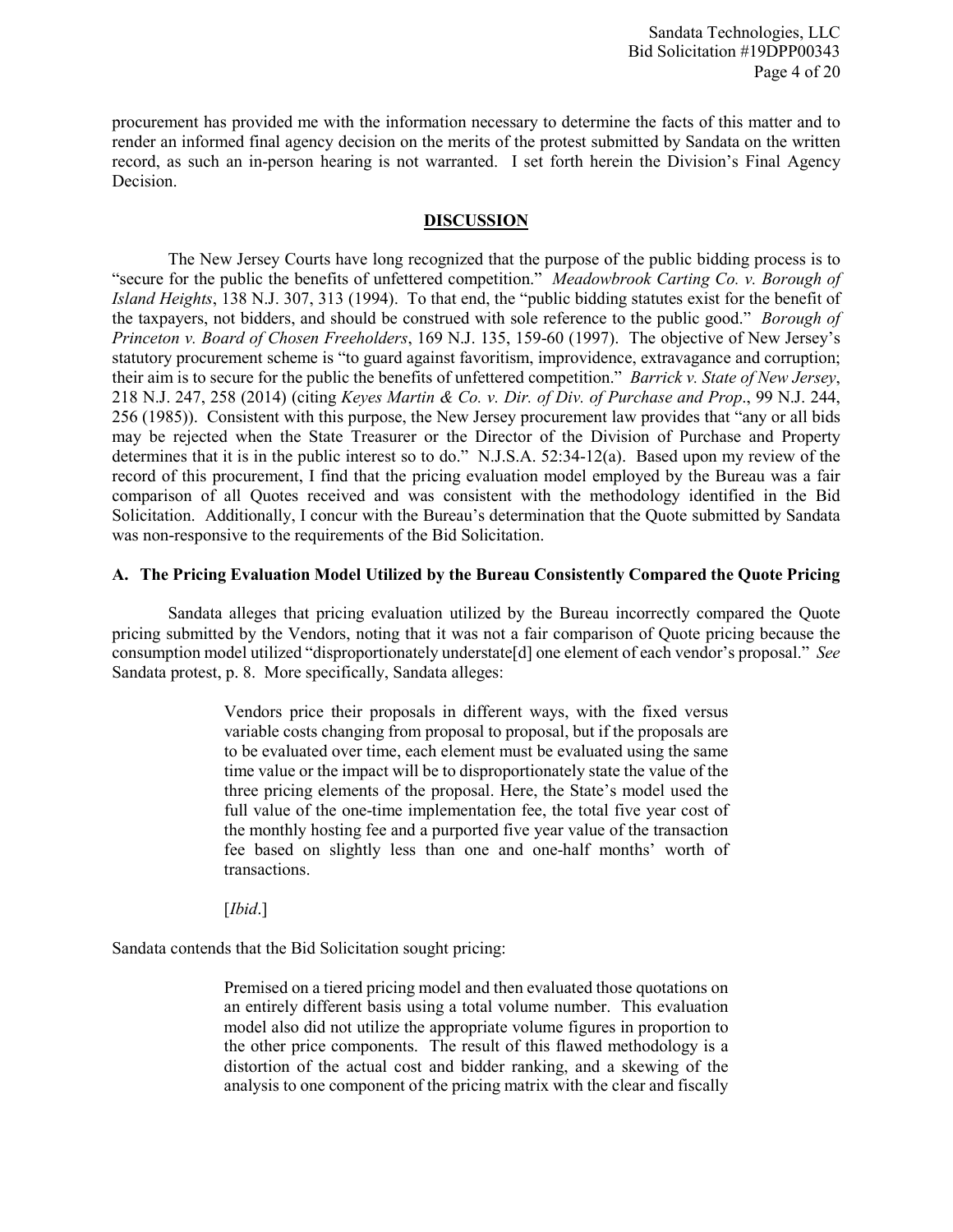imprudent result of directing an award to a bidder whose proposal does not nearly reflect the best value to the State.

[Sandata protest, pgs 2-3.]

With respect to the submission of Quote pricing, the Bid Solicitation instructed Vendors {Bidders} as follows:

# **4.4.5.2 STATE-SUPPLIED PRICE SHEET INSTRUCTIONS**

The Vendor {Bidder} must bid on all line items. Pricing shall be proposed as follows:

- 1. An implementation cost must be quoted for price line 00001.
- 2. A monthly hosting fee must be given for price line 00002 for each year of the 5 year term of this Blanket P.O.
- 3. Tiered pricing must be provided for transaction fees for price lines 0003 – 00013 for each year of the 5 year term of this Blanket P.O.

The Bureau's responses to questions posed by potential Vendors {Bidders} defined a "transaction" as "recording both the start and end times of a visit" and indicated that there were approximately 721,000 transactions per month with a total of 8,649,181 claims/transaction for fiscal year 2018 (July 1, 2017 – June  $30, 2018$ .<sup>[4](#page-4-0)</sup>

As to the evaluation of the Quote pricing, Bid Solicitation Section 6.7 *Evaluation Criteria* stated in pertinent part as follows:

# **6.7 EVALUATION CRITERIA**

The following evaluation criteria categories, not necessarily listed in order of significance, will be used to evaluate Quotes received in response to this Bid Solicitation. The evaluation criteria categories may be used to develop more detailed evaluation criteria to be used in the evaluation process.

….

l

# *6.7.2 VENDOR'S {BIDDER'S} STATE-SUPPLIED PRICE SHEET*

*The Bureau will utilize a weighted consumption/market basket model to evaluate pricing. The pricing model will be date-stamped and entered into the record before Quote opening.* 

[*Emphasis added.*]

In order to evaluate the pricing details submitted by the Vendors {Bidders}, as required by Bid Solicitation Section 6.7.2 and N.J.A.C. 17:12-2.7(b), on December 18, 2019, the Bureau time and datestamped the evaluation criteria. That evaluation criteria, shown in the screen shot below, identified the

<span id="page-4-0"></span><sup>4</sup> *See* Bid Amendment #5 dated May 24, 2019, Question and Answer #s: 3, 21, 40, 115, 140 and 141.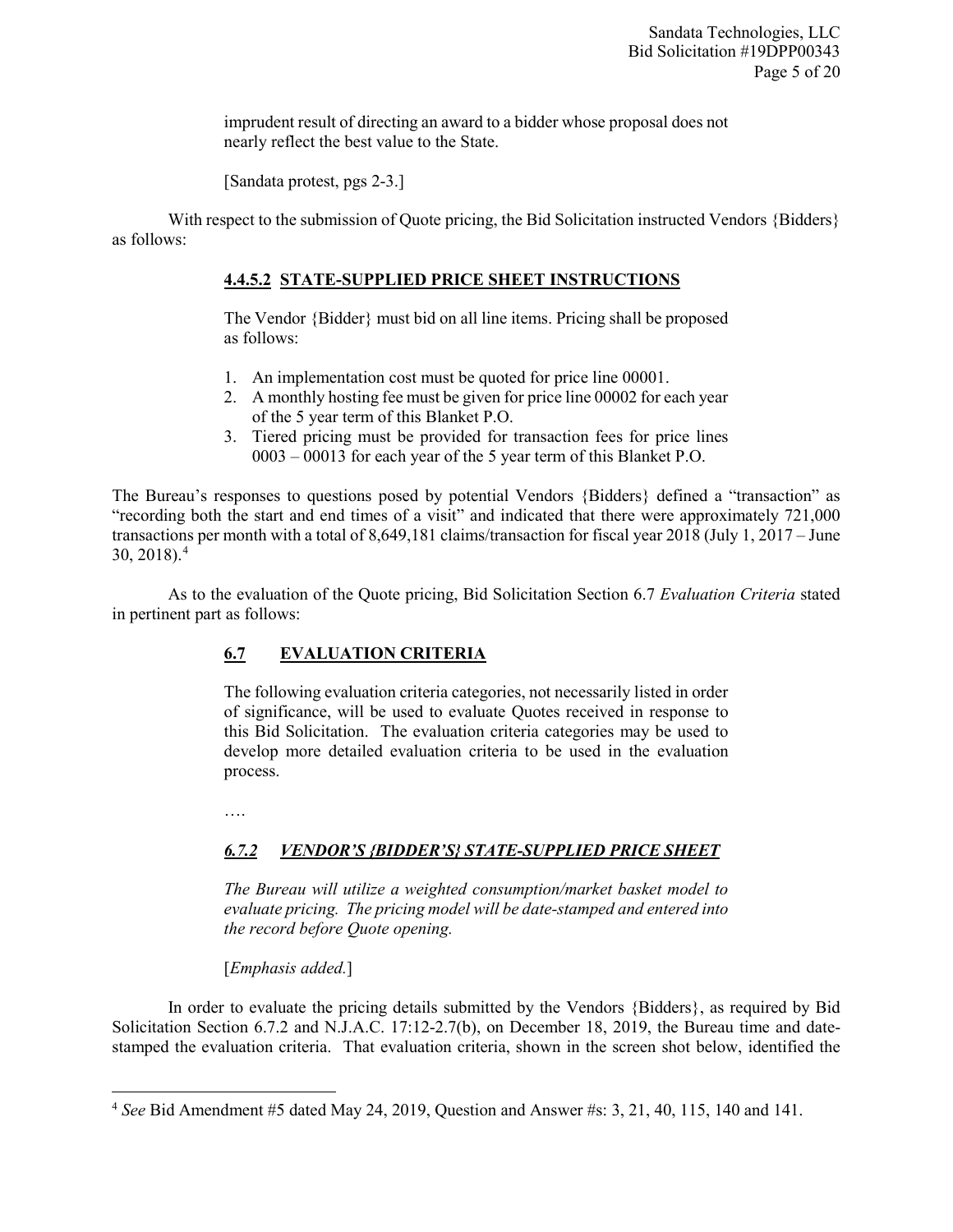specific consumption model to be used in evaluating the Quote pricing submitted by the Vendors {Bidders}.[5](#page-5-0)



Consistent with that model, the Evaluation Committee Report noted that:

The consumption model calculated and evaluated Quotes based on adding the total costs to be incurred throughout the lifetime of the Blanket P.O. for each Vendor {Bidder}. This was done by adding costs for Line 1 (Implementation) with Line 2 (Monthly Hosting, multiplied by twelve) as well as three of the Line Items between Line 3 and Line 13 to represent cost for transactions run through the EVVMS system. For evaluation purposes in the Consumption Model Price Sheet, Line 13 was used to represent 80% of the transaction volume while Line 12 and Line 11 were each used to represent 10% of the transaction volume.

[Evaluation Committee Report, p. 27.]

The pricing evaluation used considered the year one implementation costs (price line 1), the total five-year monthly hosting fee (sum of price line  $2 \times 12$  months) and the price per transaction, which was based the anticipated volume of transactions (price lines 11, 12 and 13). With respect to the price per transaction, price line 13, which represented a transaction volume of over 1,000,001 transactions annually, was afforded the highest weight, 80% of the transactional costs, as DHS' historical transaction volume indicated that billing would mostly likely occur at that rate. Price lines 11 and 12 were afforded a lower respective weight, 10% each in the consumption model as billing was likely to occur based upon these transaction volumes only during the transition from the current system of billing to the new EVVS system.

First, all Vendors {Bidders} were on notice that the Bureau would use a consumption model to evaluate Quote pricing. *See* Bid Solicitation Section 6.7.2. Second, all Vendors {Bidders} had the information available regarding the estimated monthly and annual transactions. *See* Bid Amendment #5. While Sandata may disagree with the evaluation model utilized by the Bureau, that fact does not render the model incorrect as argued. The purpose of the consumption model or market basket is to provide a uniform way to estimate the costs of a Contract for evaluation purposes, not to predict the actual costs of the Contract over time. As with any pricing evaluation using a consumption model or market basket, the pricing submitted is vulnerable to manipulation based upon the methodology selected. To avoid any potential for manipulation post pricing submission, as required by the Division's governing regulations, the pricing evaluation methodology was created prior to the Quote opening deadline to ensure that all pricing submitted would be evaluated based upon the identical, pre-defined criteria.

<span id="page-5-0"></span>l  $5 \text{ Subtotal} = \text{SUM}(P:15-P25); \text{ Grand Total} = \text{G26}+\text{E12}+\text{E8}$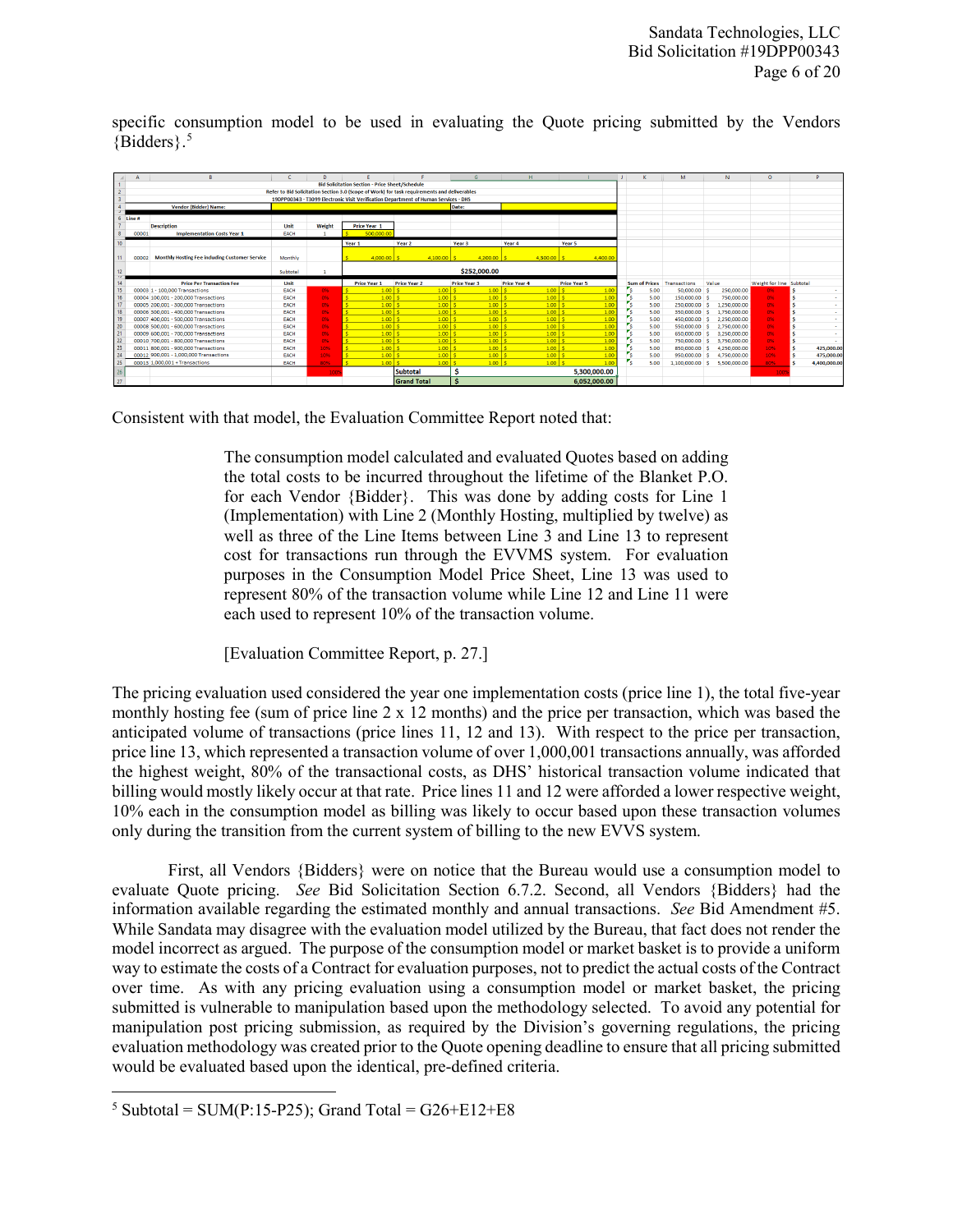I note that, even if a different evaluation methodology had been used, the process employed ensures that there can be no argument that the methodology was employed after bid submission to manipulate the data and skew the respective position of the Vendors {Bidders}. Further, all Vendors {Bidders} had the same information upon which to create their Quote pricing, and all submitted Quote pricing was evaluated based upon the same standards. Contrary to Sandata's belief, the fact that the consumption model may have underestimated the actual Contract costs provides no basis to amend the methodology or cancel and re-procure the subject Contract as proposed. Sandata Protest p. 32. *See In re Request for Proposals #17DPP00144*, 454 N.J. Super. 527, 561 (App. Div. 2018) (stating "Express Scripts' argument that the State may have underestimated the costs the State will pay for PBM services based on flaws in its trend assumptions requires substituting its judgment for the Division's and provides no basis for a challenge to the award."). *See also Commercial Cleaning Corp. v. Sullivan,* 47 N.J. 539, 549 (1966) (stating "courts should not and cannot substitute their discretion for that of the Director"). The process employed here was consistent with New Jersey's statutory procurement scheme "to guard against favoritism, improvidence, extravagance and corruption; their aim is to secure for the public the benefits of unfettered competition." *Barrick*, 218 N.J. at 258.

Based on my review of the record of this procurement, there was no error in the evaluation methodology employed, which would require that this Bid Solicitation be cancelled and re-bid.

#### **B. The Bureau Properly Deemed Sandata's Quote as Non-responsive to the Requirements of the Bid Solicitation**

Sandata states that its submitted Quote fully complied with the requirements of the Bid Solicitation and that the Bureau improperly deemed its Quote non-responsive. Further, Sandata alleges the Bureau accepted the Quotes of other Vendors {Bidders} whose submitted Quotes contained similar language as that contained in Sandata's Quote, and yet those other Vendors {Bidders} Quotes were accepted as responsive.

With respect to the Quote submitted by Sandata, the Evaluation Committee Report and the Recommendation Report both state, "Sandata was deemed non-responsive because [it] included language that the Bureau determined to be material deviations from the terms and requirements of the Bid Solicitation." *See* Evaluation Committee Report p. 5; Recommendation Report p, 2. After the issuance of the NOI, Sandata made a document and information request to the Bureau. Of note here, on May 18, 2020, Sandata raised the following questions to the Bureau:

- 1. On RR Page 2 "Sandata was deemed non-responsive because they included language that the Bureau determined to be material deviations from the terms and requirements of the Bid Solicitation.
	- a. Can you provide (or direct us to) the specific language within our proposal that was deemed non-responsive by the Bureau?
	- b. On what date was the determination was made that Sandata's response was non-responsive?
- 2. On RR Pages 2-3 Each of the Six voting Committee members could assign a maximum weighted score of 1,000 technical points to the Vendor's Quote. Per Amendment 5, Question 155 (copied below for reference), what were the weights and amount of points for the technical scoring and pricing scoring?
	- a. Amendment 5, Question 155: DMAHS mentions in the evaluation section that each area will be scored and then multiplied by a weight. Can the state provide bidders with the weights and the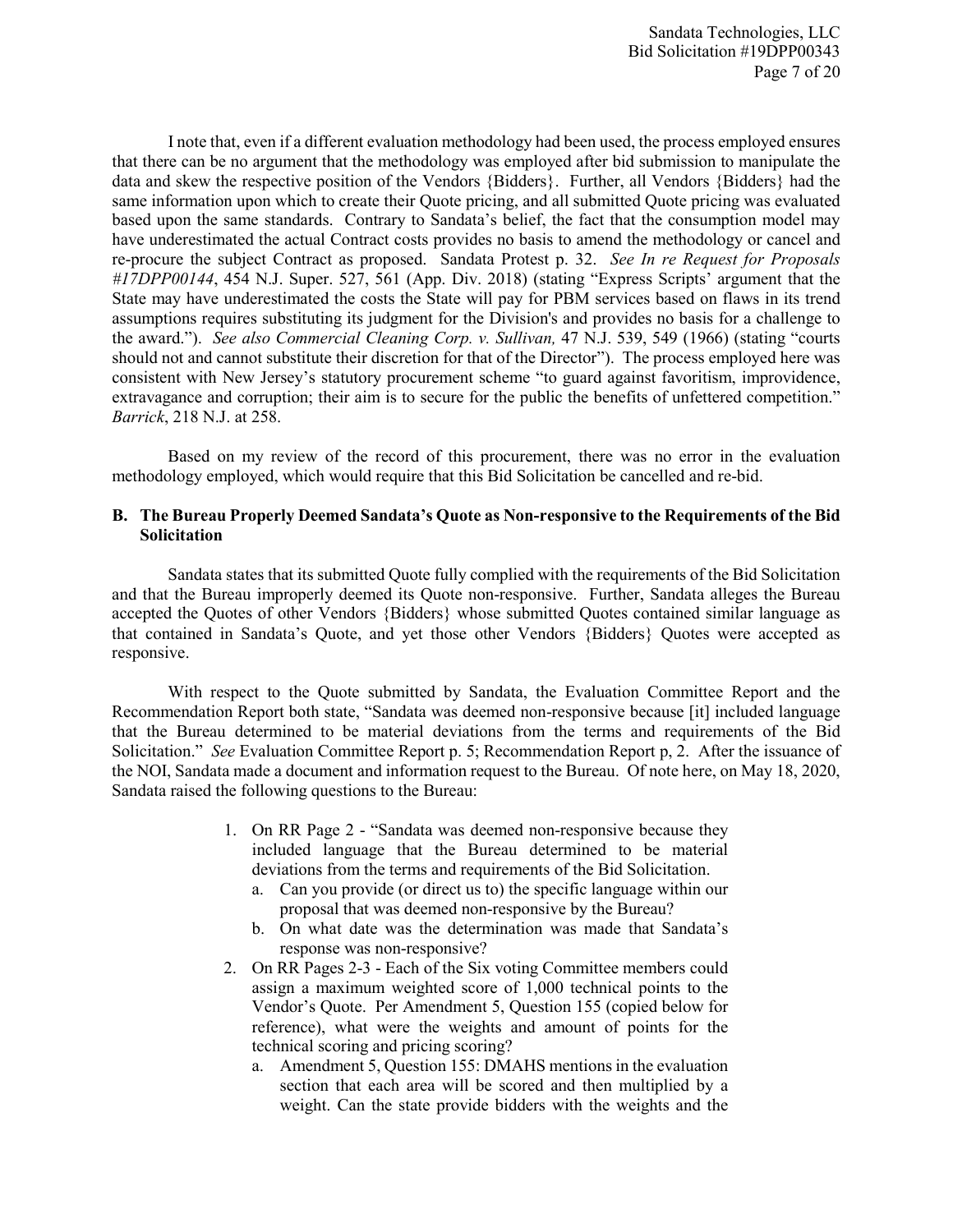amount of points given to each section for use while developing proposals?

- b. No, this information is confidential until Notice of Intent to Award is issued.
- 3. RR Page 12 Pricing Analysis "the Committee requested BAFO[6](#page-7-0) responses from the nine (9) responsive Vendors.
	- a. Was Sandata one of the responsive vendors as we received and responded to the BAFO request in August 2019?
- 4. RR Page 12 Price Proposal Evaluation Methodology
	- a. Can you clarify the exact pricing calculation, including the transaction volumes used?
	- b. Is the state using only Year 1 costs or all five years?
- 5. RR Page 13 The Vendor with the most points after HHAeX was Sandata, with 4,600 points.
	- a. Can you please provide Sandata's detailed scoring sheets as aligned with the format in technical score table at the top of page 3 of the RR.

[Sandata, May 18, 2020, email from J. Richardson]

On May 21, 2020, the Bureau responded to Sandata's questions. By way of summary, the Bureau concluded that Sandata's Quote was non-responsive to the requirements of the Bid Solicitation because on its submitted price sheet Sandata indicated that there would be additional cost if the number of providers exceeded 900. Additionally, the Bureau concluded that Sandata's proposed implementation period did not conform to the requirements of the Bid Solicitation.

#### **1. Sandata's pricing notes rendered the Quote non-responsive.**

 $\overline{\phantom{a}}$ 

Sandata's submitted Quote price sheet and BAFO price sheet included the following notes:

| <b>Sandata Pricing Notes</b>                                                                                                                                                                                                                                                                                                                                                                            |
|---------------------------------------------------------------------------------------------------------------------------------------------------------------------------------------------------------------------------------------------------------------------------------------------------------------------------------------------------------------------------------------------------------|
| <b>Implementation</b>                                                                                                                                                                                                                                                                                                                                                                                   |
| Implementation Costs Year 1 include all system set up and configuration activities for PCS and Home Health Services, data exchange as described in the proposal, webinar and learning<br>management system to support training.                                                                                                                                                                         |
| Fees assume no more than 900 Providers will require a Sandata EVV system with the Sandata Order Manager module. Should actual counts exceed 900 providers, additional fees will apply.<br>Fees assumes no more than 6 payers (DHS/DMMA, 5 MCOS) will require Sandata EVV Jurisdictional View and Sandata Order Manager modules. Should the actual number of MCOS change,<br>additional fees will apply. |
| Fees assume five Sandata Business Intelligence User Licenses for DHS. Additional BI Licenses are available for an additional fee.                                                                                                                                                                                                                                                                       |
| Per DHS response to Question Fees assume four (4) months of implementation resources (Award in September, expected launch of January 1, 2020). Sandata will use the change order process if<br>the implementation extends beyond the four month period.                                                                                                                                                 |
| <b>Monthly Hosting Fee</b><br>Monthly Hosting Fee includes standard software updates, Order Manager usage, and Customer Service as outlined in the proposal.<br>Fees assume no more than 1% of EVV members will need Fixed Visit Devices (FVVs) for visit verification; if additional FVVs are required, additional fees will apply.                                                                    |
| <b>Transaction Fee</b>                                                                                                                                                                                                                                                                                                                                                                                  |
| Per DHS response to Question 4.4.5.2, a transaction is defined as recording both the start and end times of a visit, and will apply to transactions captured in the Sandata EVV and Sandata                                                                                                                                                                                                             |
| Aggregator systems.                                                                                                                                                                                                                                                                                                                                                                                     |

<span id="page-7-0"></span><sup>6</sup> "Best and Final Offer or BAFO - Pricing timely submitted by a Vendor {Bidder} upon invitation by the Bureau after Quote opening, with or without prior discussion or negotiation." *See* Bid Solicitation Section 2.2.1 *Standard Definitions*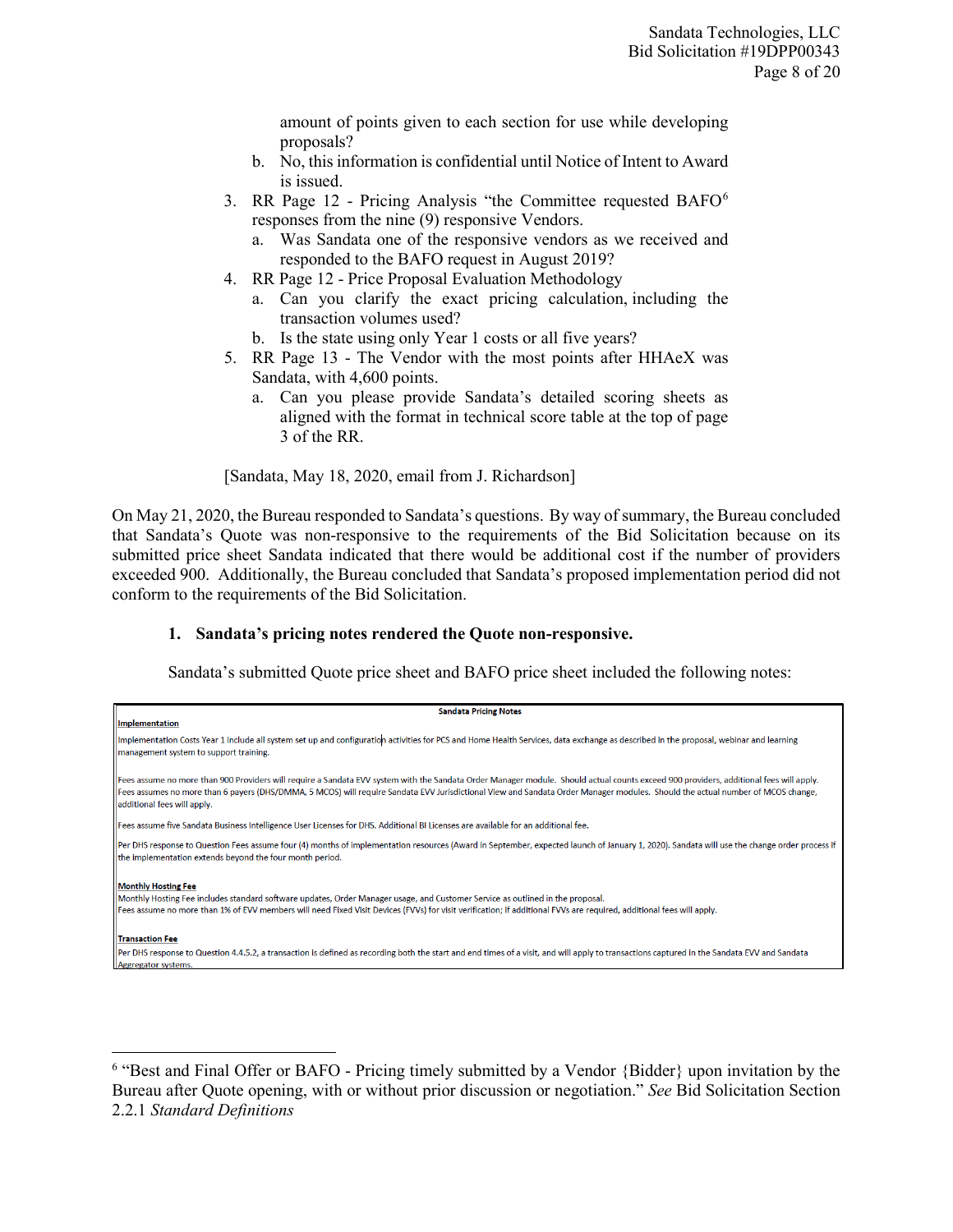Prior to the Evaluation Committee completing its report, the Bureau concluded that the multiple notes set forth on Sandata's submitted price sheet rendered the Quote non-responsive because they made the prices provided other than firm fixed prices. In response to Sandata's request, the Bureau stated:

> Please find attached the Sandata T3099 initial price sheet and BAFO Price Sheet submitted by Sandata. These spreadsheets contain language that the Division determined to be a material deviation from the Bid Solicitation because *Sandata included numerous additional terms and conditions on its price sheet under the heading "Sandata Pricing Notes"*. *Specifically, Sandata stated that its pricing was based on 900 providers, and indicated that if the number of providers exceeds 900, "additional fees will apply."*  This contradicts the Bid Solicitation, as amended by Amendment 5, which states, in response to questions 3, 9, 17, 31, 41, 51, 100, 122, and 123, that there are "approximately 900 providers." Sandata specifically indicated it would charge more if the number of providers exceeded 900. This response unfairly limits the number of providers to exactly 900, which is a material deviation from the Amended Bid Solicitation. *The deviation specifically implicates pricing, and results in variable, non-reliable pricing in response to the State's needs. The Bid Solicitation calls for "firm fixed" pricing, so Sandata's Quote was deemed non-responsive.*

[Bureau's May 21, 2020 letter, *emphasis added*.]

In response to questions posed during the electronic Question and Answer Period, the Bureau advised all potential Vendors {Bidders} there were approximately 900 Health Care providers. Specifically,

| # | <b>Bid Solicitation</b><br><b>Section Reference</b> | <b>Question (Bolded) and Answer</b>                                                                                                                                                                                                     |
|---|-----------------------------------------------------|-----------------------------------------------------------------------------------------------------------------------------------------------------------------------------------------------------------------------------------------|
|   | General                                             | Please provide the following data for the EVVMS program: List<br>of EVV services, Number and name of MCO's, Total number of<br>Provider Agencies, Total EVV Members, Average Visits per<br>member per month (if available) <sup>7</sup> |

<span id="page-8-0"></span><sup>7</sup> Bid Solicitation Section 2.3 *Blanket P.O. – Specific Definitions/Acronyms* defines the following: **Managed Care Organization (MCO)** – An entity that has, or is seeking to qualify for, a comprehensive risk contract that is:

- A. A Federally Qualified Health Maintenance Organization (HMO) that meets the advance directive requirements of 42 CFR 489 subpart I; or
- B. Any public or private entity that meets the advance directive requirements and is determined to also meet the following conditions:
	- 1. Makes the services it provides to its Medicaid beneficiaries as accessible (in terms of timeliness, amount, duration, and scope) as those services are to other Medicaid recipients within the area served by the entity; and
	- 2. Meets the solvency standards of 42 CFR 438.116.

 $\overline{a}$ 

**Direct Care Provider (Home Health Aid) –** Is an individual employed by a health care provider that administers health care services to beneficiaries.

**Health Care Providers –** A business entity or a licensed individual that provides health care services to individuals, families or communities.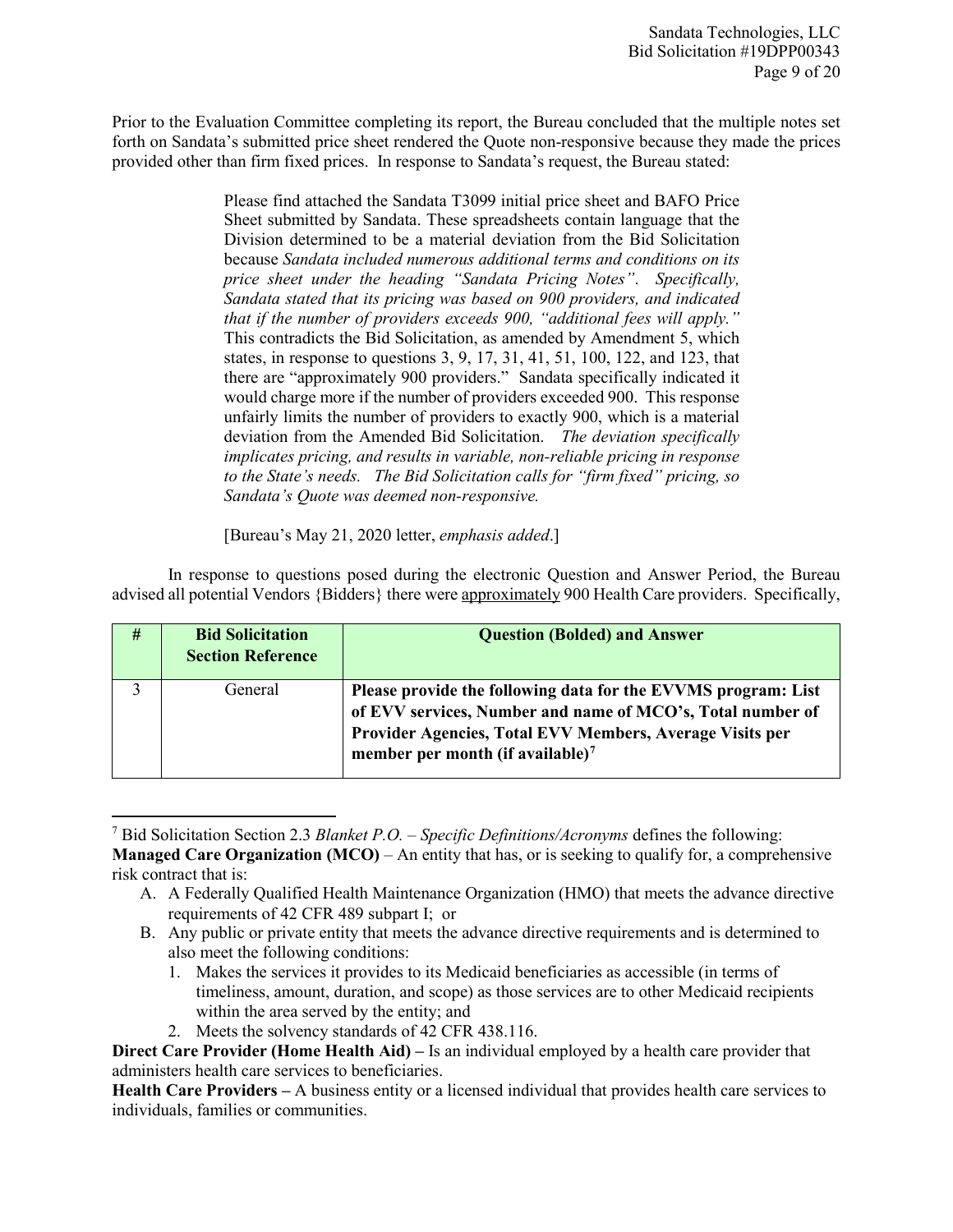|    |     | The State of New Jersey contracts with five (5) MCO's as follows:<br>Aetna Better Health<br>Amerigroup<br>Horizon NJ Health<br>United Healthcare<br>Wellcare<br>There are approximately 900 provider agencies, 50,000 EVV<br>beneficiaries and 721,000 visits per month. |
|----|-----|--------------------------------------------------------------------------------------------------------------------------------------------------------------------------------------------------------------------------------------------------------------------------|
| 90 | 3.6 | On pages 19-20, Section 3.6, how many health care provider<br>agencies will be participating in the EVVMS?<br>Refer to question $#3$ .                                                                                                                                   |

#### [*Emphasis added*.]

Nowhere in the Bid Solicitation or in the Bid Amendment #5, were potential Vendors {Bidders} made to believe that pricing was based on the number of providers. Rather, as Sandata acknowledges in its protest, that the Bid Solicitation and the price sheet required that Vendors {Bidders} submit tiered pricing based upon transaction volume.

Sandata's attempt to reserve for itself the ability to amend its pricing is contrary to the Appellate Division's decision in *In Re Request for Proposals #17DPP00144*, 454 N.J. Super. 527 (App. Div. 2018). In *In Re Request for Proposals #17DPP00144*, the subject Bid Solicitation stated:

> During the term of the Blanket P.O. {Contract}, the State shall have the right to make any change to any Plan, including, without limitation, changes in Deductibles, Copayments, Plan maximums, and similar variables.

> In the event of such a change, the parties shall meet to discuss the change and discuss the needed Change Orders {Contract Amendments} to the Blanket P.O. {Contract}. For any such Change Order {Contract Amendment}, there shall be no change in the Administrative Fee when the Vendor {Contractor} need only make changes in its Claim administration and other related systems, such as changes in Deductible, Copayment, Plan maximum or similar variable. Similarly, there shall be no change in the Administrative Fee for a change in Plan that requires a change to the open enrollment period, a special open or limited enrollment period, additional communications with Network Providers or reissuance of an Identification Card to some or all Members.

> *If more substantial changes are made to a Plan or Plans, such that the Vendor {Contractor} must make more substantial changes to its systems, or undertake more work than set forth in the prior paragraph, the parties shall engage in negotiations for a change to the Administrative Fee for a period of 30 calendar days. If no agreement is reached at the conclusion of the negotiations period, the change in the Plan Design will be treated*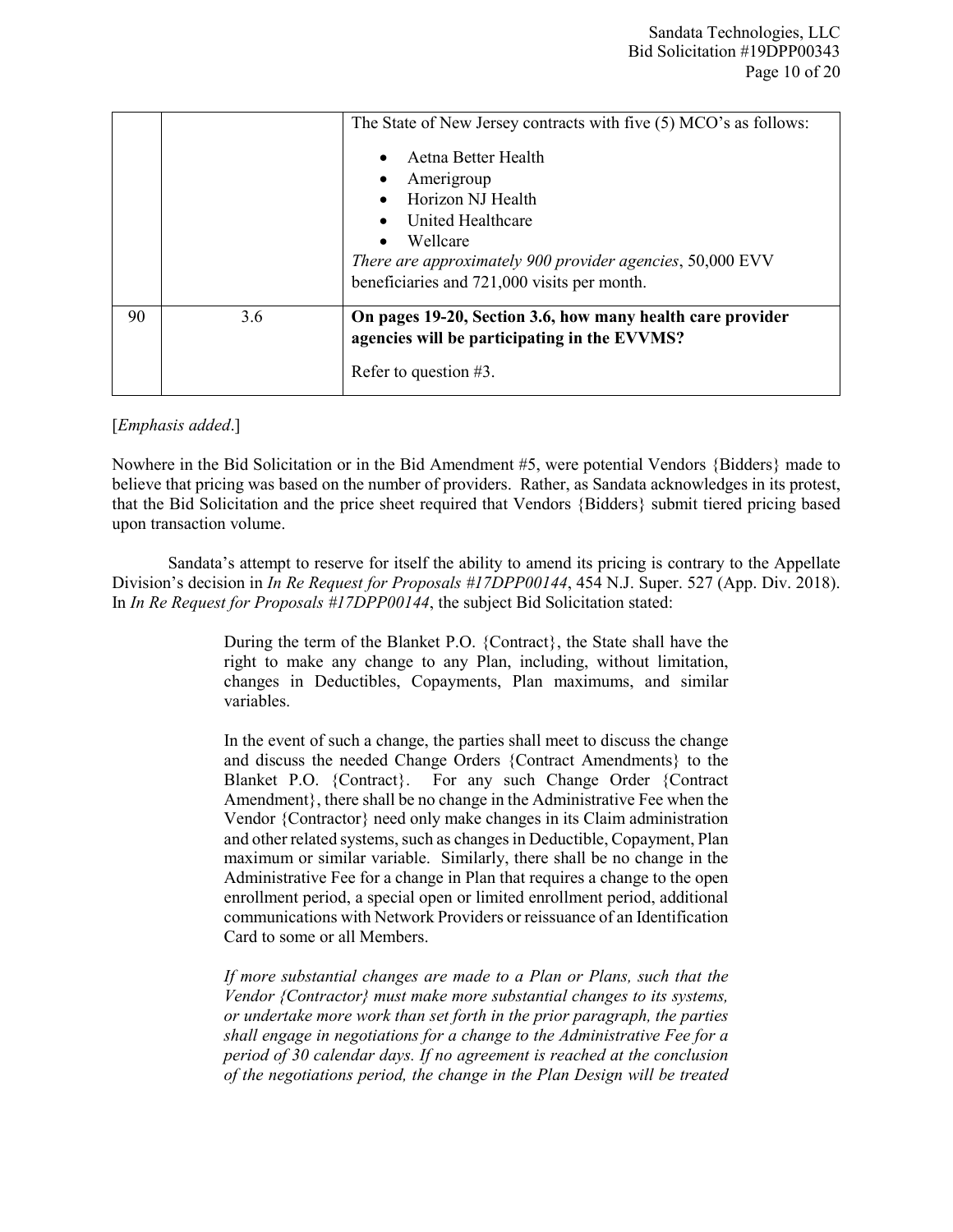*as a change in law and addressed pursuant to section 5.5 of the Standard Terms and Conditions.* 

[*Id.* at 538.]

In *In Re Request for Proposals #*17DPP00144, the intended awarded submitted a Quote which included the following statement:

> [Bidder] accepts all terms and conditions of this bid with the following additional language:

> ● Section 5.18 – Agree, as it applies to changes that impact administrative fees as outlined in this provision, provided that Vendor reserves the right to modify Financial Contracted Terms based on changes by the State in formulary or any carve out of services set forth in the Agreement, including but not limited to Specialty Pharmacy services.

[*Id.* at 548.]

There, in reviewing the submitted Quote statement, the Division concluded that the reservation of rights noted above did not result in a material deviation from the requirements of the Bid Solicitation. *Id.* at 551- 53. The Division believed that the statement should not be afforded any weight as the matter had been addressed during the question and answer period and through the order of precedence contained within the Bid Solicitation which specified that the terms and conditions of the Bid Solicitation, as amended by Bid Amendment would prevail over the intended awardee submitted Quote. *Ibid.* The Appellate Division disagreed; the court stated:

> it does not matter whether a bidder's deviation from a pricing term actually affected the bidding: "[o]mission of a cost item can be material even if it is unlikely that it could have affected the relative positions of the bidders, because it necessarily undermines the common standard of competition."

> [*Id.* at 568 (quoting *In the Matter of Protest of Award of On-Line Games Prod. & Operation Servs. Contract, Bid No. 95-X-20175,* 279 *N.J. Super.*  566, 601-602 (App. Div. 1995)).]

Further, the Appellate Division held:

Optum's reservation of the right to change its pricing in response to Plan Design changes both deprived the State of the assurance the Contract would be entered into and performed according to the specified requirements of Section 3.7.1A and Standard Term 5.4A, and adversely affected competitive bidding by allowing Optum to bid with a pricing privilege not provided to other bidders.

. . . .

Optum's additional language also provided it a clear competitive advantage over the other potential bidders by permitting it to offer price terms while reserving the right to change them in the event of anticipated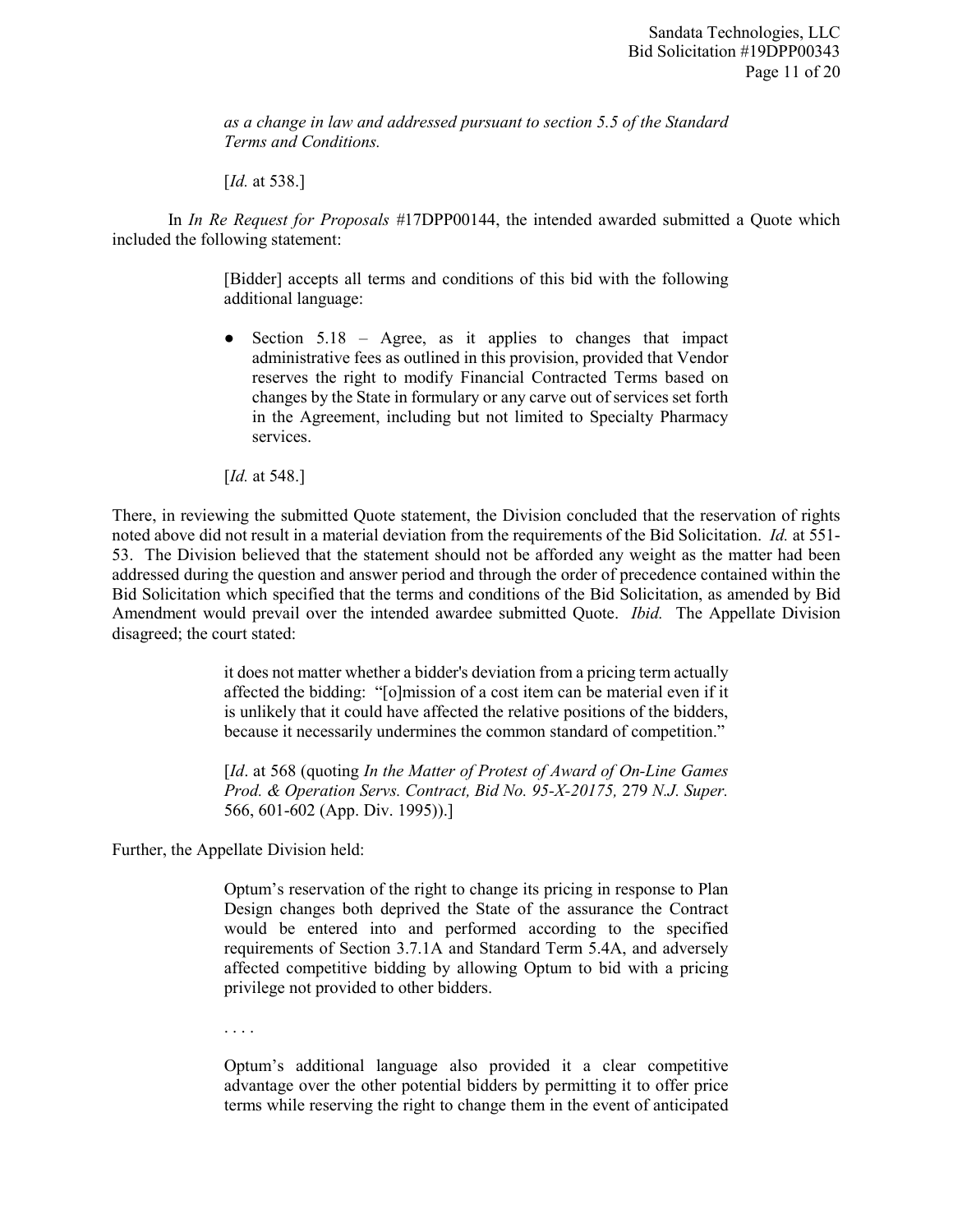Plan Design changes to the Formulary or any reduction in the scope of work, including but not limited to Specialty Pharmacy services.

[*Id.* at 565-567.]

Sandata attempts to distinguish *In re Request for Proposals #17DPP00144* in its protest. Sandata protest, pgs. 23-25. Sandata argues its "pricing note is decidedly different than the pricing exception at issue in" *In re Request for Proposals #17DPP00144*. Id. at 24. Sandata asserts

> [its] note, like HHA's and Optum's quotes in this process, simply confirms that it will avail itself of the change order process, charge as extra work, or request a legally appropriate equitable adjustment if the estimates upon which it bid prove wrong. Therefore, Sandata's pricing notation does not place it in a different position than other bidders, or provide it with an advantage that all other bidders did not have. Its bid is fully conforming.

[*Id.* at 25.]

Contrary to Sandata's statement in its protest, the notes contained on the submitted price sheet, do not indicate that Sandata would seek to avail itself of the change order process or that it would request a legally appropriate equitable adjustment if the estimates upon which it bid are proved wrong. Rather, similar to the intended awardee's statement in *In re Request for Proposals #17DPP00144*, Sandata reserved for itself the ability to unilaterally increase the Contract pricing stating "Fees assume no more than 900 providers will require a Sandata EVV System with the Sandata Order Manager module. Should actual counts exceed 900 providers, additional fees will apply." *Emphasis added*.

Further, with respect to the Quotes submitted by HHAeXchange and Optum, contrary to Sandata's statement, neither Quote contains a similar reservation to increase unilaterally the Contract price based upon an increase in the number of providers. The Quote submitted by Optum contained the following statement "There are approximately 900 provider agencies, 50,000 EVV beneficiaries and 721,000 visits per month. A total of 8,649,181 claims (transactions) in FY18." *See* Optum Quote – Volume 3 p. 2. Optum merely re-stated the Bureau's answer to the Question #3 of Bid Amendment #5. A review of the Quote submitted by the intended awardee HHAeXchange did not reveal any similar statement either re-stating the approximate number of provider agencies or reserving the right to increase costs if there was a change in the number of provider agencies.

Additionally, it is unclear how Sandata would seek to amend the Contract price for provider agencies. As Sandata acknowledges in its protest, pricing was required based on the volume of transactions, not based on the number of provider agencies. Presumably, if the number of provider agencies increases the number of transactions will also increase, thereby increasing the payments to the Vendor {Contractor}. Alternatively, an increase in the number of provider agencies may not affect the total number of transactions if the number of people receiving PCS and HHCS remains the same.

Moreover, while not specifically addressed in the Bureau's May 21, 2020 letter, I find that Sandata's Quote could also have been deemed non-responsive for the following statements:

- Fees assume five Sandata Business Intelligence User Licenses for DHS. Additional BI Licenses are available for an additional fee.
- Fees assume no more than 1% of EVV members will need Fixed Visit Devices (FVVs) for visit verification; if additional FVVs are required, additional fees will apply.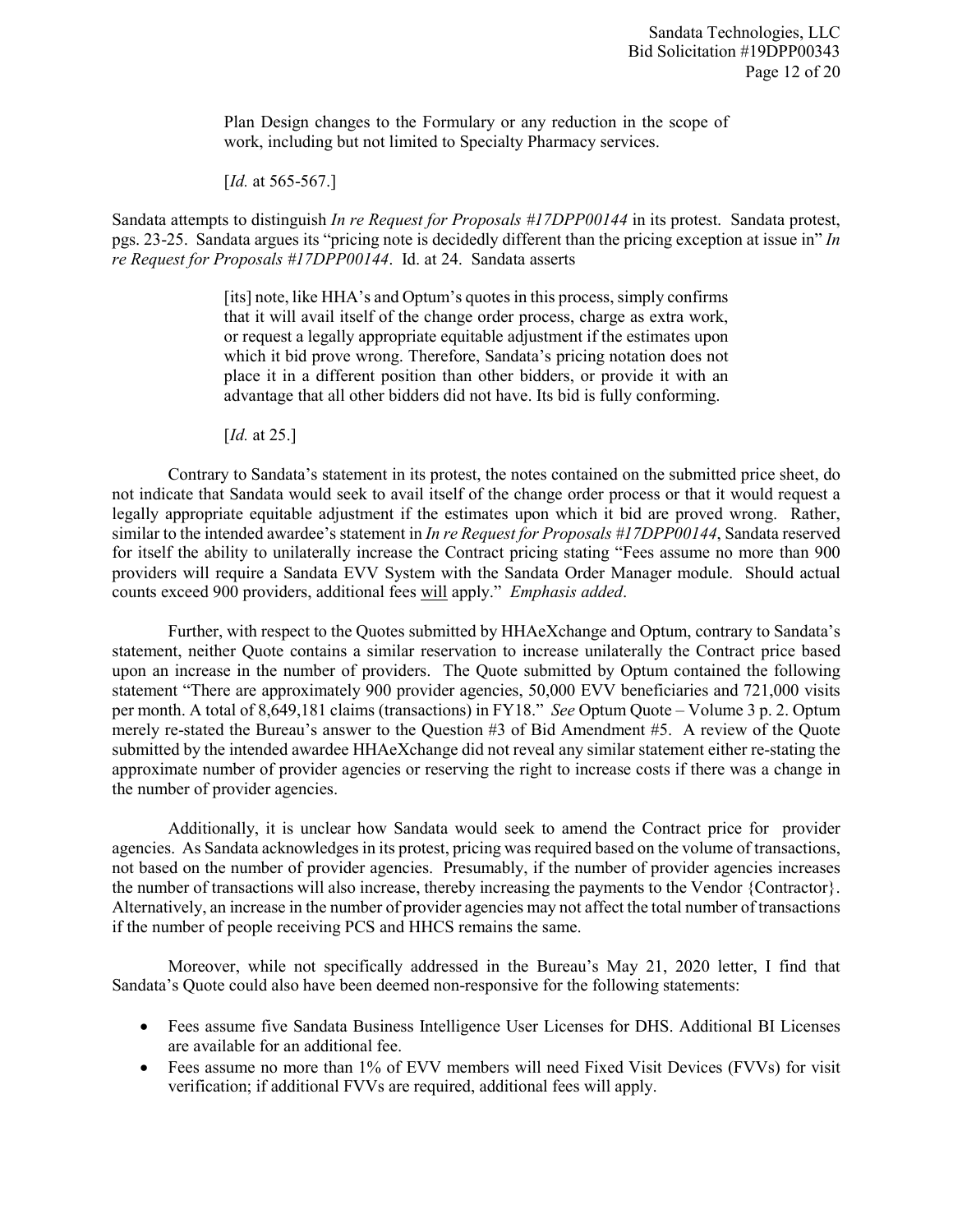The same reasoning discussed above would apply to these statements. Similar to the Appellate Division's holding in *In re Request for Proposals #17DPP00144*, Sandata reserved for itself the ability to increase unilaterally the Contract pricing.

Based upon the foregoing, I find no reason to disturb the Bureau's determination that Sandata's Quote was non-responsive to the requirements of the Bid Solicitation.

#### **2. Sandata's implementation plan was responsive to the requirement of the Bid Solicitation**

With respect to the Implementation Plan, Bid Solicitation Section 3.21 *Technology Project Plan* stated:

- A. The Vendor {Contractor} shall submit a draft technology project plan with its quote, detailing its approach and methodology to accomplishing the requirements outlined in section 4.4.3.3.3.A – 4.4.3.3.3.D. *The implementation process in section 4.4.3.3.3.C should last no longer than six (6) months. The plan should include assumptions, risks, procedures and a time line for implementing the system. See Section 4.4.3.3.3 for further information.*
- B. The Vendor {Contractor} shall submit a final plan within ten (10) business days after Blanket P.O. award. The plan shall be approved by the SCM and must be updated by the Vendor {Contractor} throughout the duration of this Blanket P.O.

#### [*Emphasis added.*]

With the Quote, Vendors {Bidders} were required to submit a draft Technology Project Plan which addressed the following items:

> The Vendor {Bidder} shall provide its draft plan with its Quote to accomplish all work required by this Blanket P.O. The Project Plan should include:

- *C. The Implementation Plan: The Vendor {Bidder} should describe its plans for EVVMS roll-out including EVVMS Pilot Testing and full deployment; and*
- ….

….

The plan should demonstrate to the Evaluation Committee that the Vendor {Bidder} understands the scope of work required for a successful implementation of the EVVMS, its operations and maintenance and support. The Vendor  ${Contractor}$  shall submit a final plan within ten  $(10)$ business days after Blanket P.O. award. See Section 3.21 for further information.

[Bid Solicitation Section 4.4.3.3.3 *Technology Project Plan, emphasis added.*]

Further, as to the anticipated Contract award date, Bid Amendment #5 stated as follows: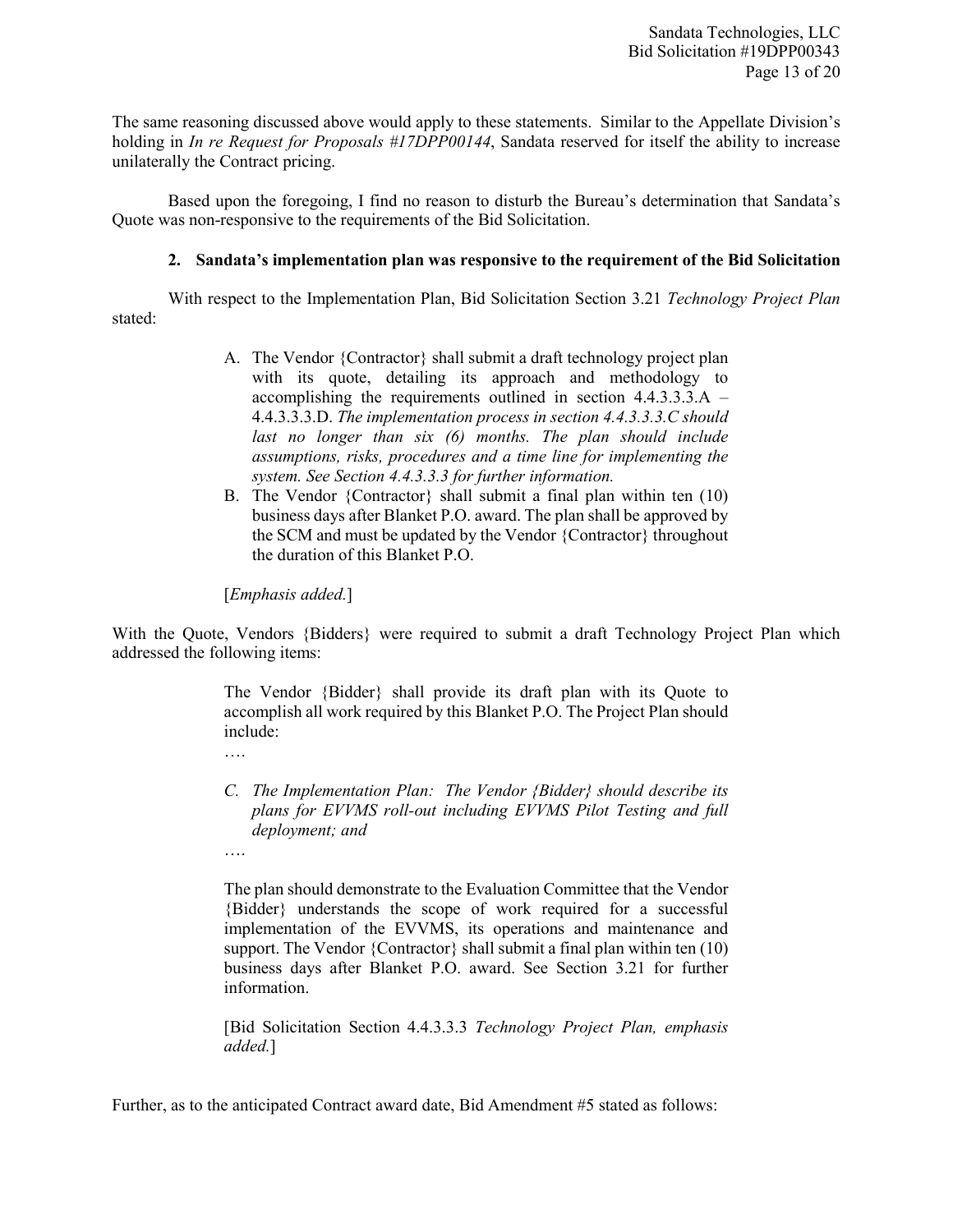| #  | <b>Bid Solicitation</b><br><b>Section Reference</b> | <b>Question (Bolded) and Answer</b>                                                                                                                                                             |
|----|-----------------------------------------------------|-------------------------------------------------------------------------------------------------------------------------------------------------------------------------------------------------|
| 22 | General                                             | What is the expected award date? What is the expected go-live<br>date?                                                                                                                          |
|    |                                                     | The expected award date is approximately September 2019. Section<br>1.2 of the RFP specifies that EVVMS go-live dates are by January 1,<br>2020 for PCS, and EVVMS by January 1, 2023 for HHCS. |

The Bid Solicitation alerted the potential Vendors {Bidders} that CMS mandated that New Jersey begin utilizing an Electronic Visit Verification Management System for Personal Care Services by January 1, 2020. *See* Bid Solicitation Section 1.2 *Background*. [8](#page-13-0)

With its Quote, Sandata submitted a draft Implementation Plan. *See* Sandata Quote, p. 460 – 465. In the draft Implementation Plan, Sandata stated in part the following:

# 1.0 Approvals

#### **1.1 IMPLEMENTATION PLAN CHANGE PROCEDURES**

This Implementation Plan is considered a living document maintained by the Sandata implementation project manager. All changes to this document will be reviewed and approved according to the document approval and change process, as defined in section 4.0. The Sandata implementation project manager will be responsible for updating the Implementation Plan accordingly.

**1.2 IMPLEMENTATION PLAN ACCEPTANCE** 

The following representatives will be responsible for reviewing and accepting this Implementation Plan, and all subsequent revisions to it. The signatures for this document will be collected and tracked via the external signature tracking sheet associated with this document.

<span id="page-13-0"></span> $\bf 8$ <sup>8</sup> On December 19, 2019, after all Vendors {Bidders} submitted Quotes, CMS granted New Jersey an extension through January 1, 2021 to implement the Electronic Visit Verification Management System.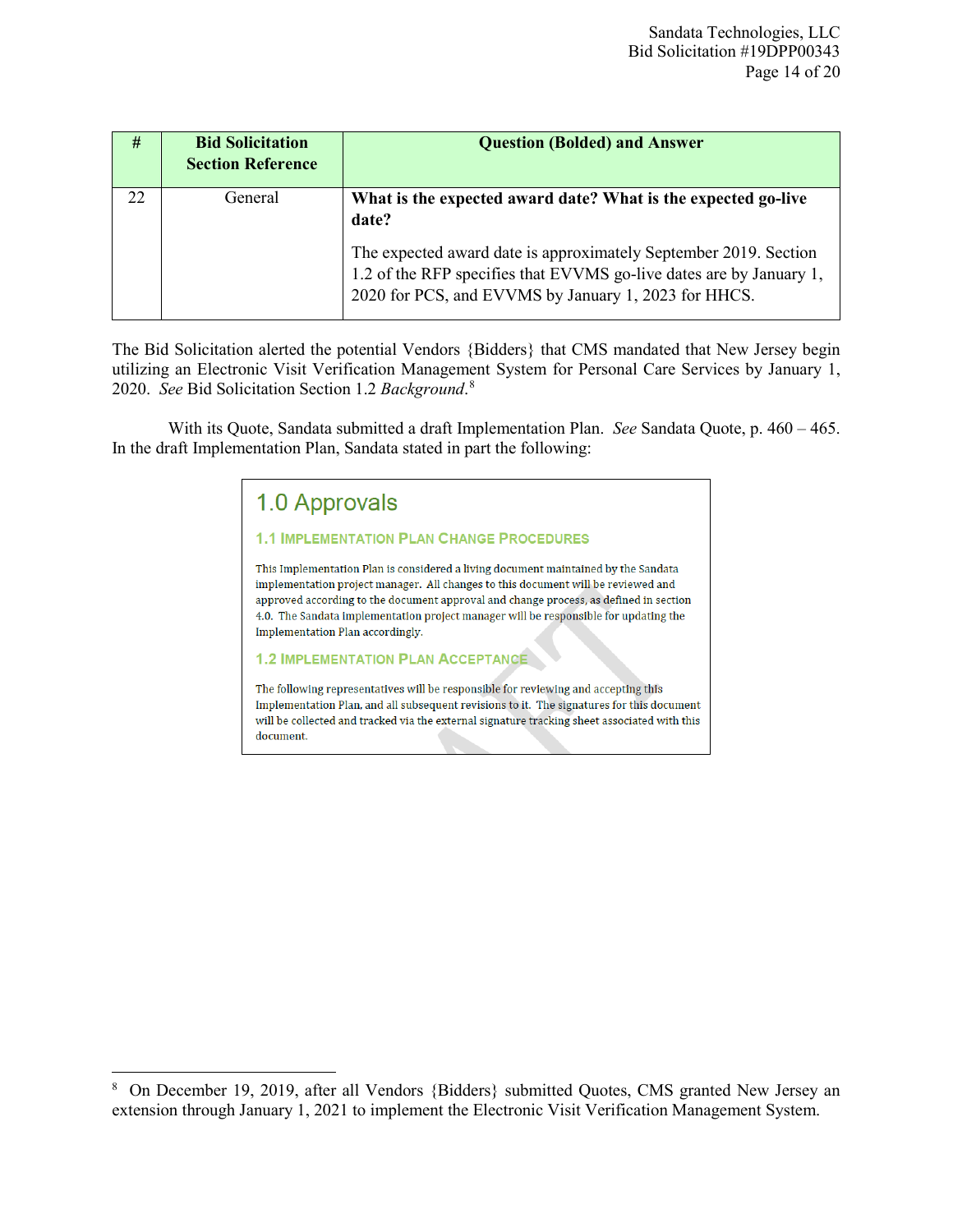

Additionally, with respect to the Contract implementation, on the Quote price sheet Sandata included the following statement "Per DHS response to Question Fees (sic) assume four (4) months of implementation resources (Award in September, expected launch of January 1, 2020). Sandata will use the change order process if the implementation extends beyond the four month period."[9](#page-14-0)

After reviewing Sandata's Quote, the Bureau concluded that the draft Implementation Plan, along with the associated notes contained on the submitted price sheet, rendered Sandata's Quote non-responsive to the requirements of the Bid Solicitation. It its May 21, 2020, letter the Bureau noted:

> Sandata also specified a 4 month implementation period, and indicated that it will use the Change Order process to seek additional compensation if the implementation period exceeds 4 months. This assertion specifically contradicts Section 3.21 of the Bid Solicitation, which indicates that the Vendor {Bidder} shall submit a draft Technology Plan describing, among other items, an implementation plan and schedule which shall last "no more

l

<span id="page-14-0"></span><sup>&</sup>lt;sup>9</sup> A Change Order is defined as "An amendment, alteration or modification of the terms of a Blanket P.O. between the State and the Vendor(s) {Contractor(s)}. A Change Order is not effective until it is signed and approved in writing by the Director or Deputy Director, Division of Purchase and Property." *See* Bid Solicitation Section 2.2.1 *Standard Definitions and* Bid Solicitation Section 5.4 *Change Order*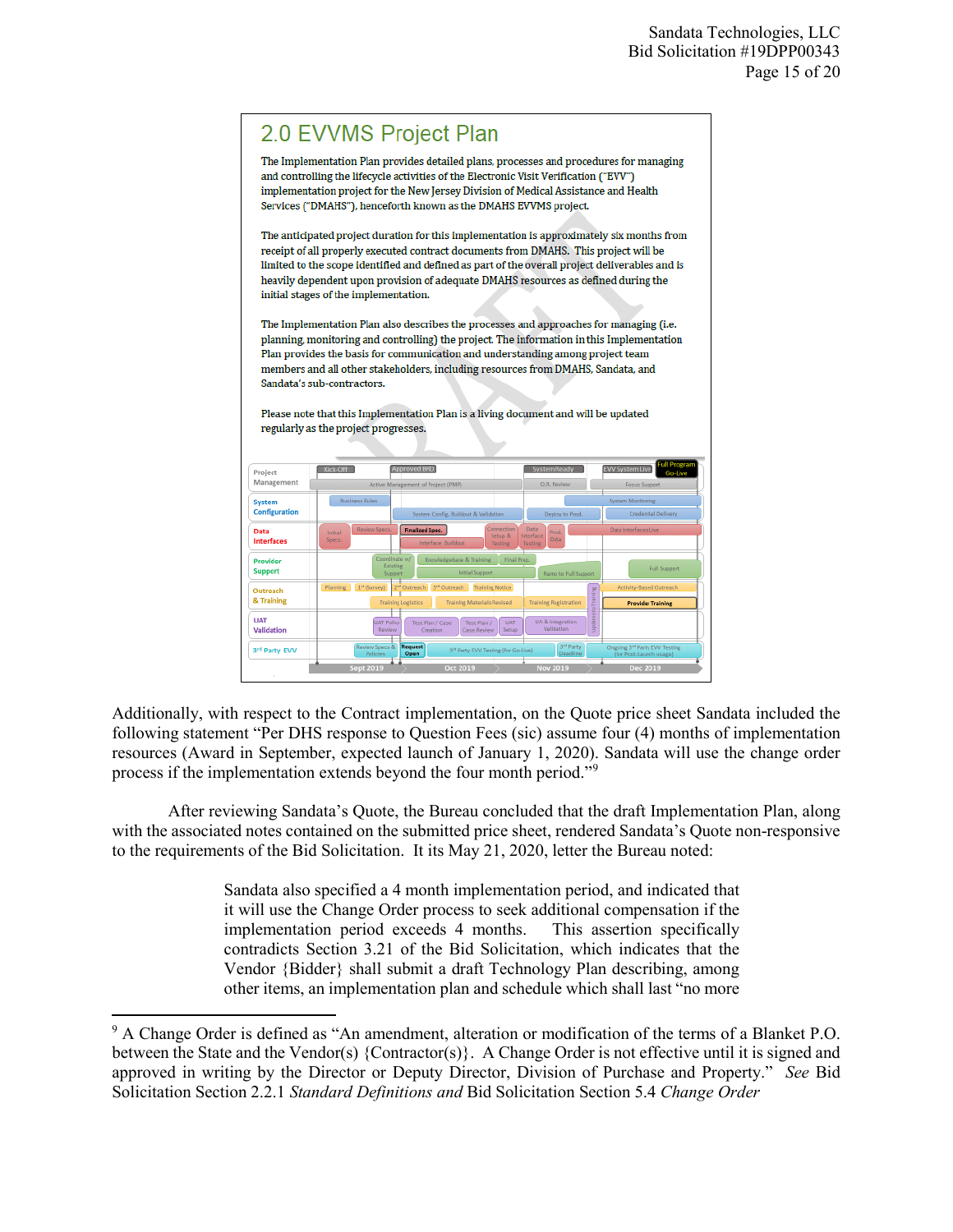than 6 months." The Bid Solicitation also specified that this draft plan would be subject to review and approval by the State Contract Manager following the Blanket P.O. award. By prematurely fixing the implementation period, Sandata has bypassed the collaborative process described in Section 3.21 and has eliminated the possibility of negotiation and approval by the Using Agency of an alternate implementation period.

I disagree with the Bureau's conclusion.

The Bid Solicitation stated that the Implementation Plan should *not exceed* six months. The Bid Solicitation did not mandate that the plan continue for six months. *See* Bid Solicitation Section 3.21(A) *Technology Project Plan*. At the time that Vendors {Bidders} submitted Quotes on June 20, 2019, the anticipated Contract award date was September 2019 and more importantly, the CMS mandated implementation date was January 1, 2020. Sandata's draft implementation plan spans the available timeframe from the anticipated award date in September through the mandatory implantation date of January 1, 2020 – four months. Sandata's proposed implementation plan did not exceed six months, and in this respect conformed to the requirements of the Bid Solicitation. While Sandata did indicate, "[a]ll changes to this document will be reviewed and approved according to the document approval and change process, as defined in section 4.0," nowhere did Sandata indicate that it would seek additional fees for amendments to the Implementation Plan.<sup>10</sup> Unlike the reservation contained in the other Pricing Notes, on this point Sandata has not reserved for itself the ability to increase unilaterally the Contract pricing. Rather, similar to acknowledgements made by other Vendors {Bidders} Sandata has merely restated the Bureau's response to Question 22 of Bid Amendment #5 and acknowledged the process for Contract amendments.

Based upon the foregoing, the Bureau should have deemed Sandata's submitted draft Implementation Plan as responsive to this requirements of the Bid Solicitation.

# **C. Quotes Submitted By Other Vendors {Bidders}**

Sandata contends that there was disparate treatment by the Evaluation Committee of the submitted Quotes. Sandata Protest, p. 27. In support of this argument, Sandata refers to the Quotes submitted by its competitors, Medisked, Ernst and Young and PCG, each of which Sandata believes should have been deemed non-responsive to the requirements of the Bid Solicitation, yet were accepted by the Bureau and the Evaluation Committee as compliant and therefore eligible for a Contract award.

To begin, none of these points, even if found meritorious would change the notice of intent to award the contract, as the Bureau issued the notice of intent to award the contract to HHAeXchange. Each, however, is briefly discussed for completeness sake.

# **1. Medisked**

 $\overline{a}$ 

Sandata alleges Medisked's Quote should have been deemed non-responsive because its project and technology implementation plans were "deficient." Sandata Protest, p. 28. Sandata asserts "Medisked's proposal does not demonstrate when and how it intends to complete project implementation milestones as mandated by the RFP" because the Quote states Medisked needed "[a]dditional discovery . . . to provide a schedule with detailed milestones." *Ibid.* Sandata also argues "Medisked's technology

<span id="page-15-0"></span><sup>&</sup>lt;sup>10</sup> Sandata's Pricing Notes related to the implementation plan are no more offensive than those of its competitor Optum who stated "Additional State requirements, changes to CMS requirements, or changes made to implementation timelines are not included in our price proposal." *See* Optum Quote, Volume 3, p. 3.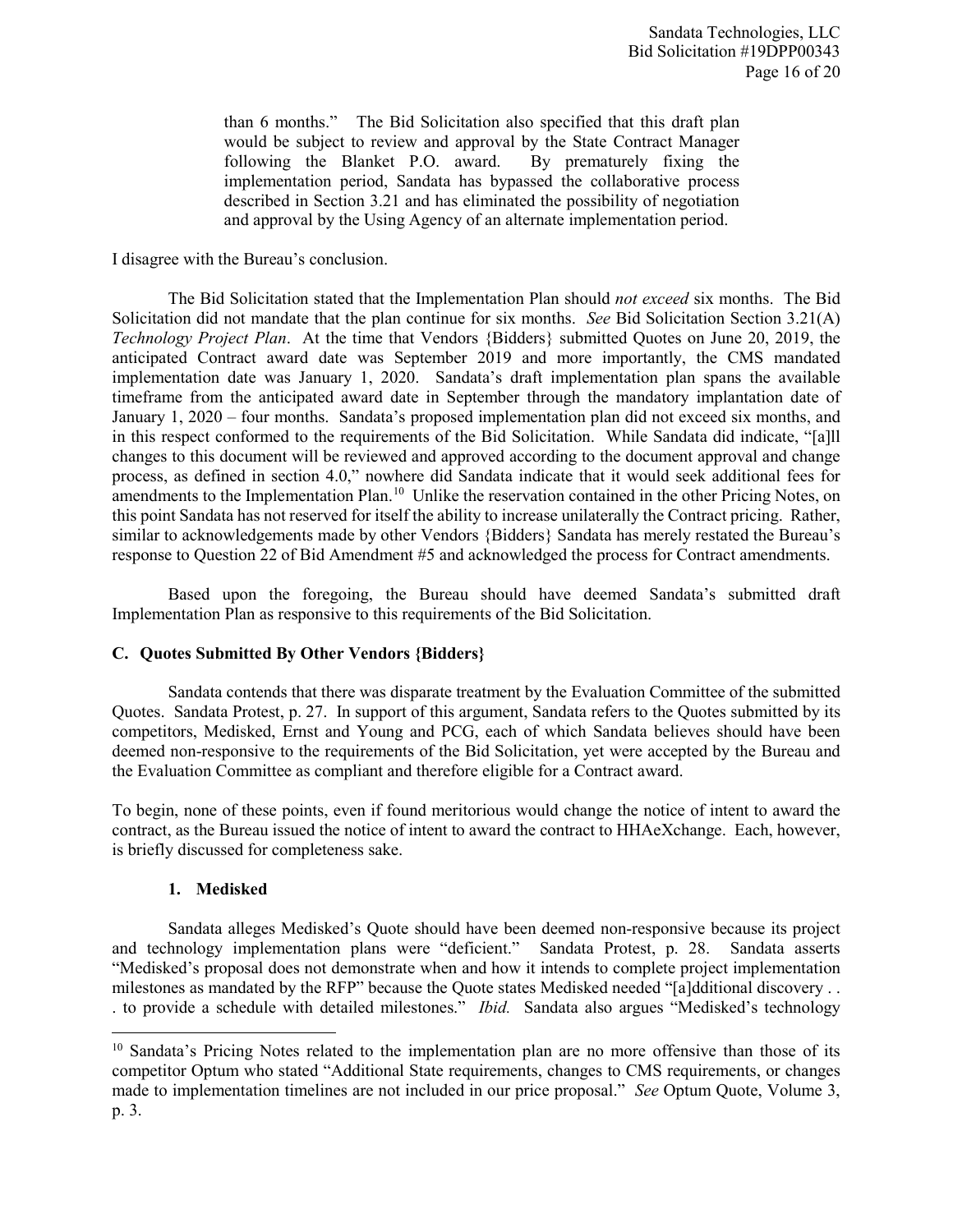implementation plan is equally deficient for similarly reasons" including the inclusion of "a nine (9) month implementation plan for the project, instead of the six (6) month plan required by the RFP." *Ibid.*

As to the submission of draft plans, Bid Solicitation Section 4.4.3.3 *Blanket P.O. Schedule and Plans* required the submission of several types of draft plans; however, the details listed in the Bid Solicitation for each draft plan was only requested information. *See* Bid Solicitation Section 2.2.1 *Standard Definitions* ("Shall – Denotes that which is a mandatory requirement" and "Should – Denotes that which is permissible or recommended, not mandatory."). A review of Medisked's submitted Quote reveals that Medisked provided a response in its submitted Quote for each of the required draft plans. The level of detail provided in those draft plans was reviewed and considered by the Evaluation Committee and affected Medisked's ultimate technical score. Medisked's average technical score was 530 points, the second lowest score out of all Quotes received. By contrast, the Quote submitted by the intended awardee, HHAeXchange received an average technical score of 858.<sup>[11](#page-16-0)</sup>

#### **2. Ernst and Young**

Sandata alleges that the Quote submitted by Ernst and Young "was materially defective due to its failure to bid price-per-transaction fees on its Price Sheet…and circumvented [the] price-line requirements." Sandata Protest, p. 29-30. In support of its argument, Sandata relies upon Bid Solicitation Section 4.4.5.3 *State Supplied Price Sheet Instruction* which states:

A review of Ernst and Young's price sheet reveals that for the Price Per Transaction Fee price lines, Ernst and Young proposed "No Charge."

| Bid Solicitation Section 4.4.5 - Price Sheet/Schedule                                        |                                                |             |                     |                     |                     |                     |                     |                                                                                                                                      |
|----------------------------------------------------------------------------------------------|------------------------------------------------|-------------|---------------------|---------------------|---------------------|---------------------|---------------------|--------------------------------------------------------------------------------------------------------------------------------------|
| Refer to Bid Solicitation Section 3.0 (Scope of Work) for task requirements and deliverables |                                                |             |                     |                     |                     |                     |                     |                                                                                                                                      |
| 19DPP00343 - T3099 Electronic Visit Verification Department of Human Services - DHS          |                                                |             |                     |                     |                     |                     |                     |                                                                                                                                      |
| Vendor {Bidder} Name: Ernst & Young LLP (EY US)                                              |                                                |             |                     |                     | Date: June 20, 2019 |                     |                     |                                                                                                                                      |
| Line#                                                                                        |                                                |             |                     |                     |                     |                     |                     |                                                                                                                                      |
|                                                                                              | <b>Description</b>                             | Unit        | Price Year 1        |                     |                     |                     |                     |                                                                                                                                      |
| 00001                                                                                        | <b>Implementation Costs Year 1</b>             | EACH        | 818,228.00          |                     |                     |                     |                     |                                                                                                                                      |
|                                                                                              |                                                |             | Year 1              | Year <sub>2</sub>   | Year 3              | Year 4              | Year 5              |                                                                                                                                      |
| 00002                                                                                        | Monthly Hosting Fee including Customer Service | Monthly     | $110.144.00$ S      | $133.561.00$ S      | $135,645,00$ S      | 137,728.00 S        |                     | The Hosting Fee including<br><b>Customer Service also includes</b><br>the required Microsoft Dynamics<br>139,811.00 365 License Fees |
|                                                                                              | <b>Price Per Transaction Fee</b>               | Unit        | <b>Price Year 1</b> | <b>Price Year 2</b> | <b>Price Year 3</b> | <b>Price Year 4</b> | <b>Price Year 5</b> |                                                                                                                                      |
|                                                                                              | 00003 1 - 100,000 Transactions                 | EACH        | No Charge           | No Charge           | No Charge           | No Charge           | No Charge           |                                                                                                                                      |
|                                                                                              | 00004 100,001 - 200,000 Transactions           | EACH        | No Charge           | No Charge           | No Charge           | No Charge           | No Charge           |                                                                                                                                      |
|                                                                                              | 00005 200.001 - 300.000 Transactions           | EACH        | No Charge           | No Charge           | No Charge           | No Charge           | No Charge           |                                                                                                                                      |
|                                                                                              | 00006 300.001 - 400.000 Transactions           | <b>FACH</b> | No Charge           | No Charge           | No Charge           | No Charge           | No Charge           |                                                                                                                                      |
|                                                                                              | 00007 400.001 - 500.000 Transactions           | <b>EACH</b> | No Charge           | No Charge           | No Charge           | No Charge           | No Charge           |                                                                                                                                      |
|                                                                                              | 00008 500,001 - 600,000 Transactions           | <b>EACH</b> | No Charge           | No Charge           | No Charge           | No Charge           | No Charge           |                                                                                                                                      |
|                                                                                              | 00009 600,001 - 700,000 Transactions           | EACH        | No Charge           | No Charge           | No Charge           | <b>No Charge</b>    | No Charge           |                                                                                                                                      |
|                                                                                              | 00010 700,001 - 800,000 Transactions           | EACH        | No Charge           | No Charge           | <b>No Charge</b>    | <b>No Charge</b>    | No Charge           |                                                                                                                                      |
|                                                                                              | 00011 800,001 - 900,000 Transactions           | EACH        | No Charge           | No Charge           | No Charge           | No Charge           | No Charge           |                                                                                                                                      |
|                                                                                              | 00012 900,001 - 1,000,000 Transactions         | EACH        | No Charge           | No Charge           | No Charge           | No Charge           | No Charge           |                                                                                                                                      |
|                                                                                              | 00013 1.000.001 + Transactions                 | <b>EACH</b> | No Charge           | No Charge           | No Charge           | No Charge           | No Charge           |                                                                                                                                      |

Contrary to Sandata's belief, Ernst and Young's response was permitted by Bid Solicitation Section 4.4.5.3 *Use of "No Bid" Versus "No Charge" on the State Supplied Price Sheet* which stated:

> If the Vendor {Bidder} is not submitting a price for an item on a price line, the Vendor {Bidder} must indicate "No Bid" on the State-Supplied Price Sheet accompanying this Bid Solicitation. *If the Vendor {Bidder} will supply an item on a price line free of charge, the Vendor {Bidder} must indicate "No Charge" on the State-Supplied Price Sheet accompanying*

<span id="page-16-0"></span>l <sup>11</sup> Notably, Sandata did not dispute the responsiveness of HHAeXchange's Quote.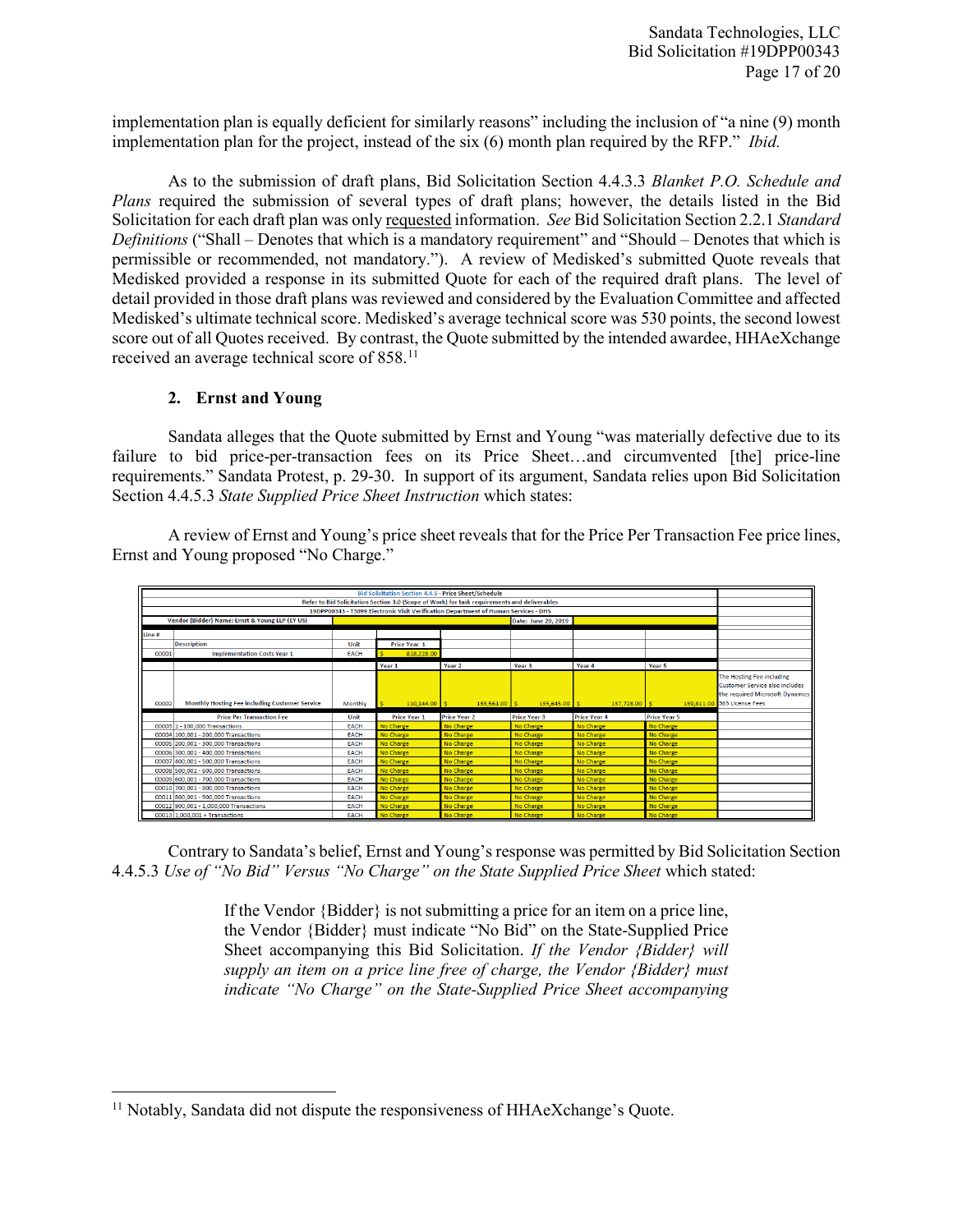*this Bid Solicitation.* The use of any other identifier may result in the Vendor's {Bidder's} Quote being deemed non-responsive.

[*Emphasis added.*]

Ernst and Young's use of "No Charge" on its submitted price sheet was permitted by the terms of the Bid Solicitation.

Sandata maintains that Ernst and Young's Quote was an unbalanced bid and therefore should have been rejected by the Bureau noting that "[w]hile unbalanced or zero bids are not prohibited in public bidding, they can be conducive to fraud and to leaving the public entity exposed to exorbitant pricing over the life of a contract." Sandata Protest p. 31 (citing, *Armaniaco v. Borough of Cresskill*, 62 N.J. Super. 476, 480-81 (App. Div. 1960)).

The New Jersey Courts have defined an 'unbalanced bid' as one where a Vendor {Bidder} submits a nominal price for some work and enhanced prices for other work. *Turner Construction Company v. New Jersey Transit Corporation*, 296 N.J. Super. 530, 537 (App. Div. 1997). However, the Courts have also concluded that "reasonable unbalancing is perfectly proper." *Id.* at 538 (citing *Riverland Construction Co. v. Lombardo Contracting Co.*, 154 N.J. Super. 42 (App. Div. 1977)). "[T]he submission of an unbalanced bid standing alone does not invalidate the bid." *Turner,* 296 N.J. Super. at 538 (citing *Frank Stomato v. City of New Brunswick*, 20 N.J. Super. 340, 344 (App. Div. 1952)). In *Turner*, the court held

> The submission of a zero bid is similar to that of a nominal penny bid. A nominal bid is not inherently evil or destructive of fair and competitive bidding. Every contractor may apply his own business judgment in the preparation of a public bid, and his willingness to perform one of the items for a nominal amount is but his judgmental decision in an effort to underbid his competitors.

As we stated in *Riverland*

[i]n the absence of a factual showing that such a decision subverts the principles of fair and competitive bidding there is no reason to invalidate the resulting bid. The pejorative connotation of the phrase "unbalanced bid" comes into play only when the nominal bid on one item is unbalanced because of an excessive bid on other items, or because of other elements pointing to fraud, collusion, unfair restriction of competition or other substantial irregularity. Reasonable unbalancing is perfectly proper.

[*Turner,* 296 N.J. Super. at 538 (*internal quotes and citations omitted*).]

In evaluating Quotes received, the Division is not evaluating pricing in terms of a Vendor's {Bidder's} profitability. Rather, the Division evaluates Quotes to ensure that the Contract is awarded to that responsible Vendor {Bidder} whose Quote, conforming to the Bid Solicitation, is most advantageous to the State, price and other factors considered. *See* Bid Solicitation Section 1.1 *Purpose and Intent*. Ernst and Young is free to exercise its business judgment regarding the price it will charge the State for any portion or price line item identified on the price sheet. As "reasonable unbalancing is perfectly proper," and there is no evidence that Ernst and Young has engaged in fraud, collusion, unfair restriction of competition, or other substantial irregularity – necessary for a finding that a Vendor {Bidder} submitted an unbalanced bid, Bureau deemed Ernst and Young's Quote pricing responsive to the requirements of the Bid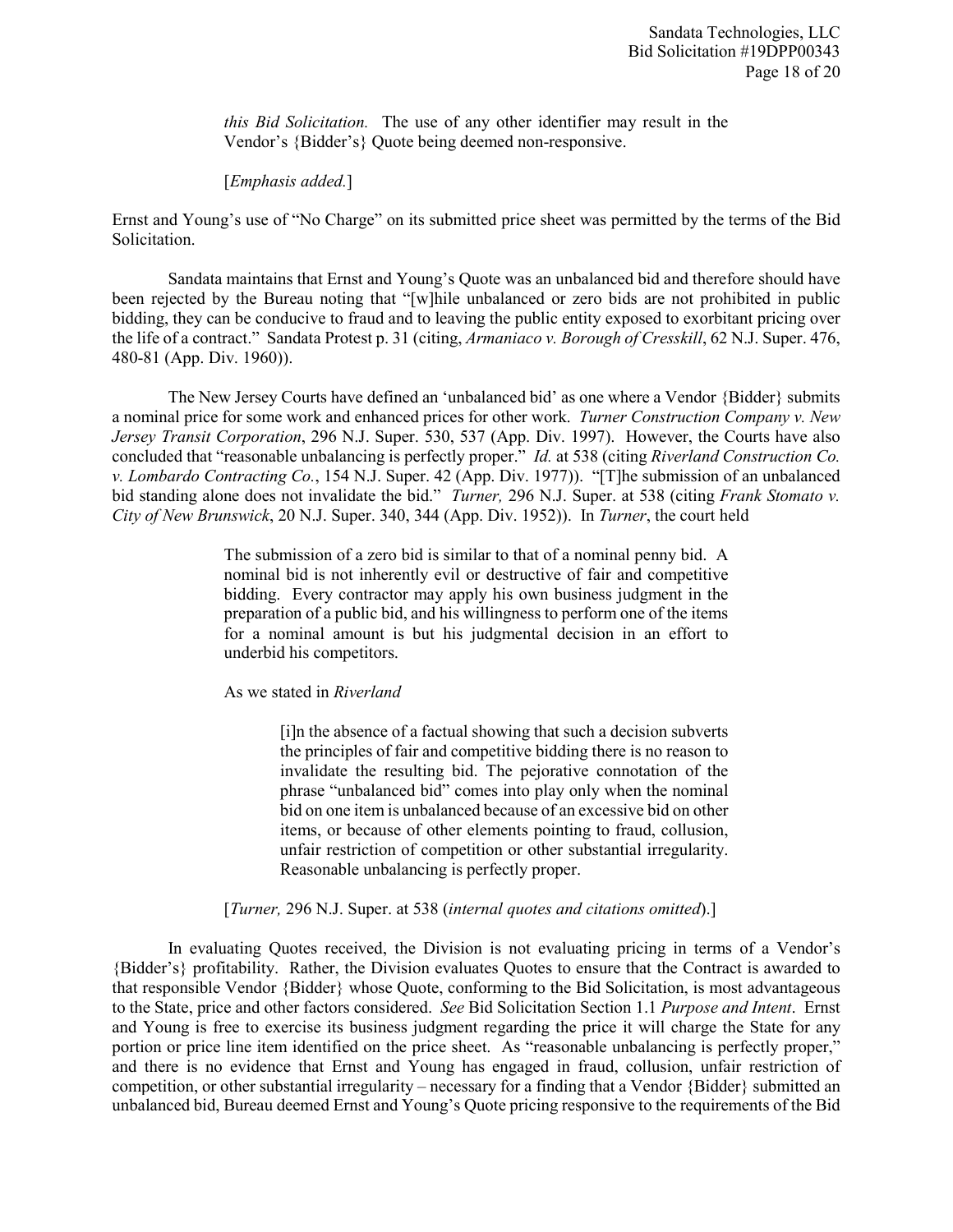Solicitation as the Bid Solicitation permitted a submission of "No Charge." *See* Bid Solicitation Section 4.4.5.3 *Use of "No Bid" Versus "No Charge" on the State Supplied Price Sheet*. I concur with that finding. $12$ 

#### **3. Public Consulting Group Inc.**

Finally, I note that Sandata disputes the price sheet submitted by PCG noting that the pricing is not based on the tiered pricing structure required by Bid Solicitation Section 4.4.5.2(3). In support of its position Sandata states:

> PCG, which apparently priced their quote using volume and not tiered pricing as required in the Solicitation, stating on their price sheet, under Assumptions, as follows: "Line 00003 through Line 000013 – The transaction fees in the table are fees per transaction. In order to calculate the monthly price, one would take the monthly transactional volume and multiple it by the per transaction price for the applicable year and transaction range. For example, in Year 2 if the monthly transactional volume equals 721,000 transactions at \$0.16 per transaction, the monthly price would be \$115, 360 (721,000 x  $$0.16 = $115,360$ )." Thus, PCG's price proposal indicates that it is not based on tiered pricing as required in the solicitation. PCG's bid should have been rejected as nonresponsive on that basis.

[*See* Sandata Protest, pgs 13-14, fn. 5.]

l

A review of the PCG's price sheet and the note confirms that the submitted price sheet conformed to the requirements of the Bid Solicitation. The price sheet indicated that the unit price bid for price lines 3 to 13 was "each" or per transaction. PCG's note explains what the Bureau intended, and what the Vendors {Bidder} understood, that the price submitted on the price line would be multiplied by the number of transactions performed. Nothing in PCG's note indicates that the price submitted was not a firm fixed price as required. Therefore, the Bureau concluded that the submitted price sheet conformed to the requirements of the Bid Solicitation. I find no reason to disturb that conclusion.

# **CONCLUSION**

Based upon the findings set forth above, I find no reason to disturb the Bureau's recommendation that a Contract award be made to HHAeXchange. I note that even if I were to accept Sandata's argument that they consumption model was flawed, a change in the consumption model, if it could be implemented, would not cure those issues in Sandata's Quote that rendered Sandata non-responsive. Additionally, I note that while I have concluded that Sandata's Implementation Plan was responsive to the requirements of the Bid Solicitation Section 4.4.3.3.3 *Technology Project Plan*, Sandata's Quote as a whole was non-responsive to the requirements of the Bid Solicitation due to the pricing note contained on its submitted price sheet.

Accordingly, I sustain the May 14, 2020 Notice of Intent to Award. This is my final agency decision with respect to the protest submitted by Sandata.

<span id="page-18-0"></span> $12$  As noted above, because of the potential wide variation among Quote pricing, the Bureau employed a consumption model to evaluate the Quote pricing submitted.